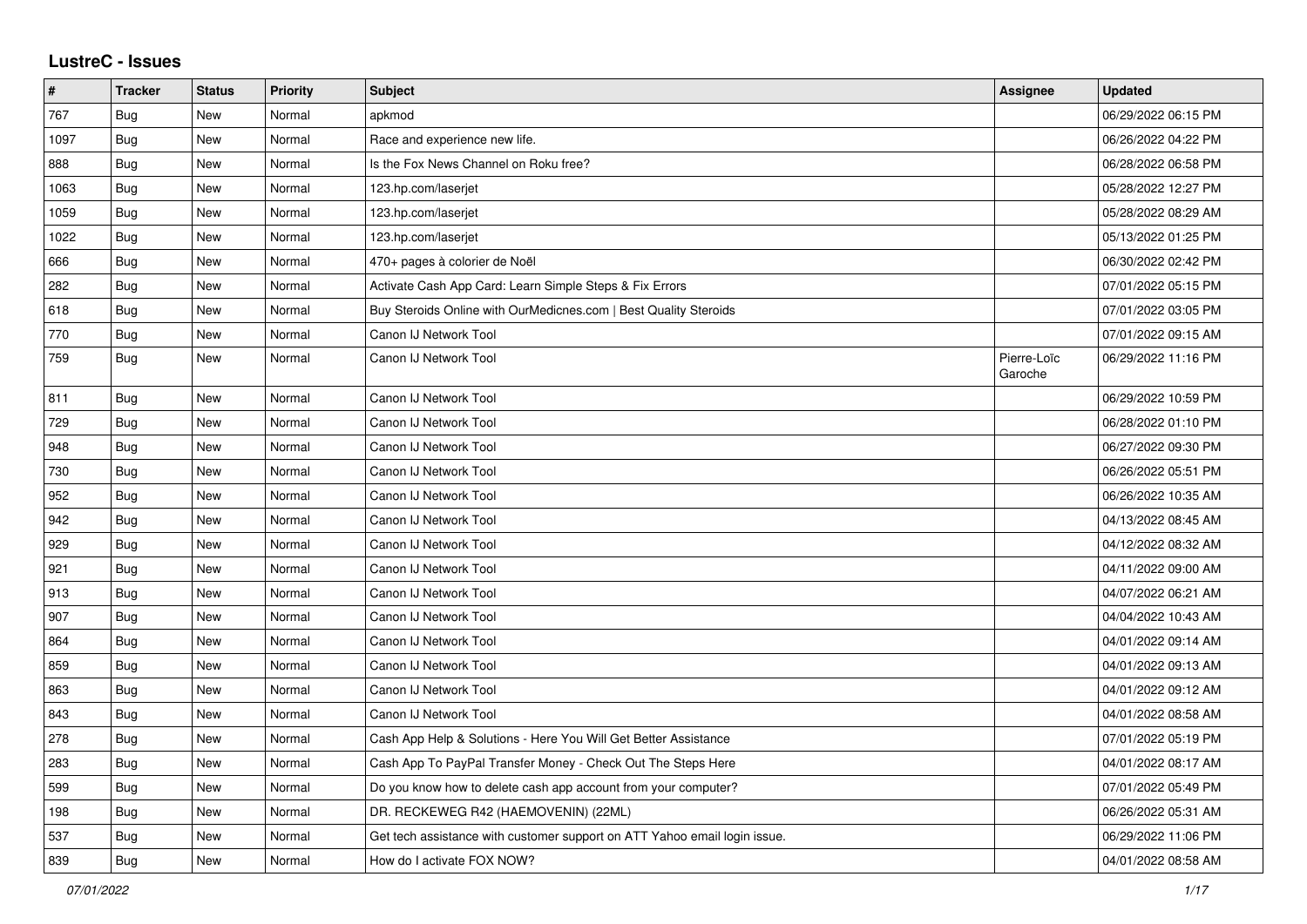| $\vert$ # | <b>Tracker</b> | <b>Status</b> | <b>Priority</b> | <b>Subject</b>                                                                                                                               | <b>Assignee</b>        | <b>Updated</b>      |
|-----------|----------------|---------------|-----------------|----------------------------------------------------------------------------------------------------------------------------------------------|------------------------|---------------------|
| 841       | <b>Bug</b>     | New           | Normal          | How do I activate FOX NOW?                                                                                                                   |                        | 04/01/2022 08:58 AM |
| 226       | Bug            | New           | Normal          | How to find reliable service reviews                                                                                                         | Anonymous              | 04/01/2022 08:46 AM |
| 76        | Bug            | New           | Normal          | Import error: Load error: imported node real_to_int declared in a regular Lustre file. File "include/conv.lusi", line<br>1, characters 0-64: |                        | 07/01/2022 02:04 AM |
| 941       | Bug            | <b>New</b>    | Normal          | is Disney Now and Disney Plus different?                                                                                                     |                        | 06/26/2022 12:10 PM |
| 947       | Bug            | New           | Normal          | is Disney Now and Disney Plus different?                                                                                                     |                        | 04/14/2022 09:53 AM |
| 886       | Bug            | New           | Normal          | Is the Fox News Channel on Roku free?                                                                                                        |                        | 06/28/2022 09:36 PM |
| 840       | Bug            | <b>New</b>    | Normal          | Is Tubi really free and legal?                                                                                                               |                        | 04/01/2022 08:58 AM |
| 289       | Bug            | New           | Normal          | Recover Yahoo Mail Forgotten Password - Explore Kanata Chinese                                                                               |                        | 07/01/2022 08:56 AM |
| 249       | Bug            | New           | Normal          | Steps to Activate Cash App Card in Less then 2 Minutes - Get Information                                                                     | Pierre-Loïc<br>Garoche | 06/21/2022 07:52 PM |
| 192       | <b>Bug</b>     | <b>New</b>    | Normal          | The code Caffe                                                                                                                               |                        | 05/09/2022 10:16 AM |
| 887       | Bug            | <b>New</b>    | Normal          | What is Plex and how it's work?                                                                                                              |                        | 04/01/2022 09:16 AM |
| 889       | Bug            | New           | Normal          | What is Plex and how it's work?                                                                                                              |                        | 04/01/2022 09:14 AM |
| 940       | Bug            | New           | Normal          | What is Plex and Is Plex Legal?                                                                                                              |                        | 06/26/2022 04:50 PM |
| 946       | Bug            | <b>New</b>    | Normal          | What is Plex and Is Plex Legal?                                                                                                              |                        | 06/26/2022 05:23 AM |
| 228       | Bug            | New           | Normal          | Why Does Cash App Transaction Failed? - Here Is the Answer                                                                                   |                        | 07/01/2022 10:58 AM |
| 579       | <b>Bug</b>     | New           | Normal          | YOUR CV MAKES YOUR FIRST IMPRESSION                                                                                                          | Christophe<br>Garion   | 07/01/2022 09:37 AM |
| 1007      | Bug            | <b>New</b>    | Normal          | "ij.start canon                                                                                                                              |                        | 05/18/2022 10:40 AM |
| 997       | Bug            | <b>New</b>    | Normal          | 123.hp.com/laserjet                                                                                                                          |                        | 06/28/2022 09:48 AM |
| 1068      | <b>Bug</b>     | New           | Normal          | 123.hp.com/laserjet                                                                                                                          |                        | 05/31/2022 12:22 PM |
| 1046      | Bug            | <b>New</b>    | Normal          | 123.hp.com/laserjet                                                                                                                          |                        | 05/24/2022 10:46 AM |
| 193       | Bug            | New           | Normal          | 18% Discount on Homeopathic medicines                                                                                                        |                        | 06/28/2022 03:38 AM |
| 1126      | Bug            | <b>New</b>    | Normal          | 1PLSD                                                                                                                                        |                        | 06/25/2022 09:36 AM |
| 807       | Bug            | <b>New</b>    | Normal          | 1v1Battle is a strategic action 'Build and shoot' game                                                                                       |                        | 06/27/2022 06:52 AM |
| 265       | <b>Bug</b>     | New           | Normal          | 3 Faq's On Downloading To Your Apple Ipod                                                                                                    |                        | 06/28/2022 11:07 PM |
| 1029      | Bug            | New           | Normal          | 5 Reasons Why People Love Coloring Pages?                                                                                                    |                        | 05/16/2022 11:53 AM |
| 504       | <b>Bug</b>     | New           | Normal          | A beginner should always look for online Java assignment help!                                                                               |                        | 07/01/2022 04:59 PM |
| 735       | Bug            | New           | Normal          | A quick fix of how to get money back from cash app stocks                                                                                    |                        | 07/01/2022 07:04 AM |
| 145       | Bug            | New           | Normal          | abdulbaissagar                                                                                                                               |                        | 06/30/2022 04:17 PM |
| 939       | Bug            | New           | Normal          | Ability to change sound notifications                                                                                                        | Christophe<br>Garion   | 06/27/2022 11:29 PM |
| 156       | Bug            | New           | Normal          | Access old cash app account                                                                                                                  |                        | 04/01/2022 08:00 AM |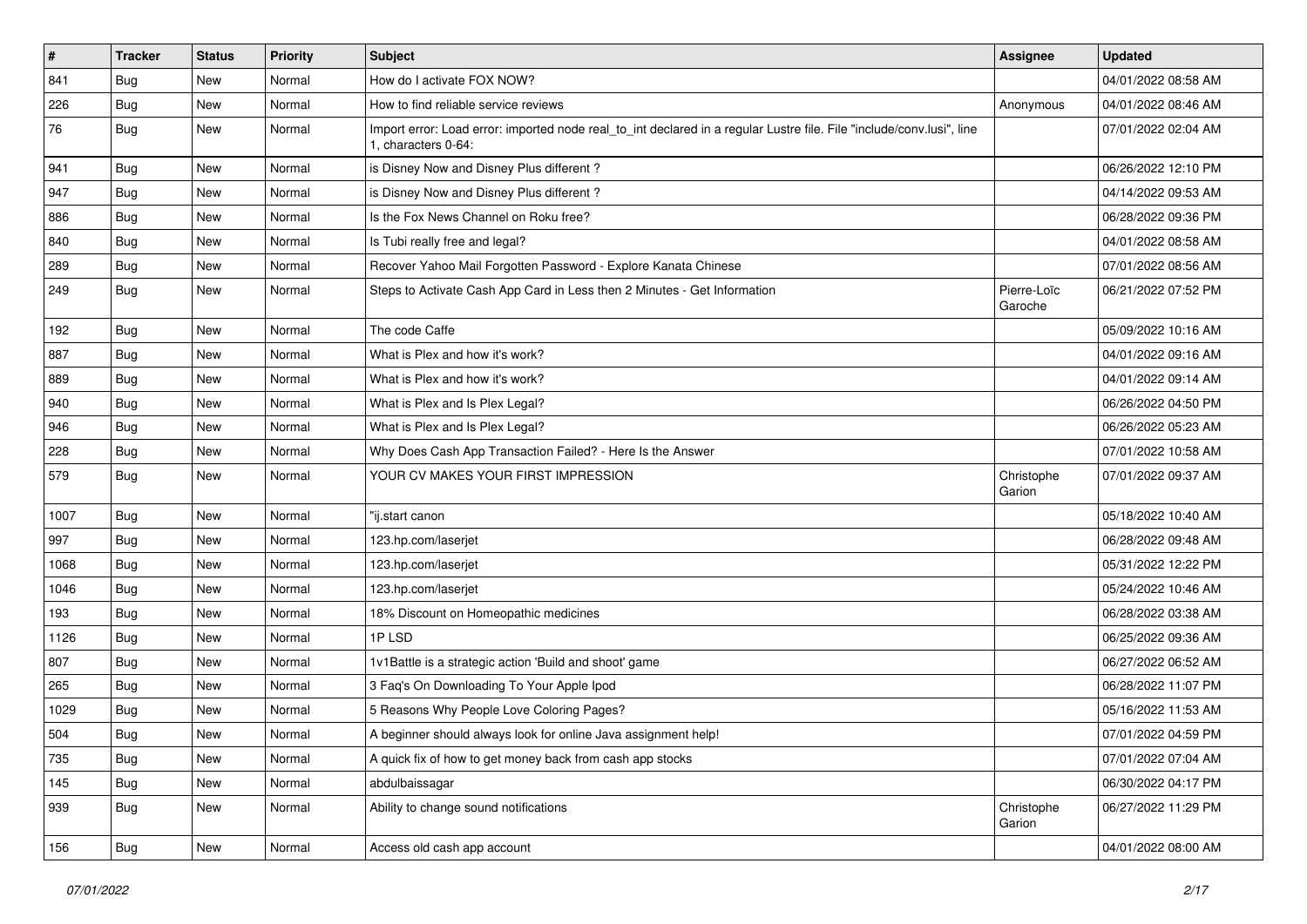| $\vert$ # | <b>Tracker</b> | <b>Status</b> | Priority | Subject                                                            | <b>Assignee</b>        | <b>Updated</b>      |
|-----------|----------------|---------------|----------|--------------------------------------------------------------------|------------------------|---------------------|
| 275       | <b>Bug</b>     | New           | Normal   | Activate Cash App Card With Or Without QR - Step By Step Guide     | Pierre-Loïc<br>Garoche | 07/01/2022 04:34 PM |
| 230       | Bug            | New           | Normal   | Add Money To Cash App Card - Auto Cash Apps                        |                        | 06/29/2022 09:34 PM |
| 116       | Bug            | New           | Normal   | aertaeyg                                                           |                        | 06/27/2022 11:06 PM |
| 184       | Bug            | <b>New</b>    | Normal   | Affordable Business Writing Services                               |                        | 07/01/2022 10:18 AM |
| 122       | Bug            | New           | Normal   | <b>AFL Live Stream</b>                                             |                        | 04/01/2022 07:55 AM |
| 203       | <b>Bug</b>     | New           | Low      | Airport Taxi Guildford                                             | Anonymous              | 06/26/2022 06:03 PM |
| 239       | <b>Bug</b>     | <b>New</b>    | Normal   | Algunas características más de Choices MOD APK                     |                        | 07/01/2022 01:35 AM |
| 190       | <b>Bug</b>     | New           | Normal   | All About Cash App Transfer Fail Problems                          |                        | 07/01/2022 03:55 PM |
| 251       | Bug            | New           | Normal   | All About Cash App Transfer Fail Problems                          | Pierre-Loïc<br>Garoche | 07/01/2022 05:59 AM |
| 284       | <b>Bug</b>     | <b>New</b>    | Normal   | All About Cash App Transfer Fail Problems                          |                        | 06/30/2022 03:26 AM |
| 286       | Bug            | <b>New</b>    | Normal   | All About Cash App Transfer Fail Problems                          |                        | 04/01/2022 07:49 AM |
| 911       | Bug            | New           | Normal   | Aluminum Windows & Doors                                           |                        | 04/06/2022 08:10 PM |
| 233       | <b>Bug</b>     | New           | Normal   | Anauthorsway.com: My User Experience                               |                        | 06/27/2022 12:02 PM |
| 660       | <b>Bug</b>     | <b>New</b>    | Normal   | Anchovies Nutrition Facts And Health Benefits                      |                        | 04/01/2022 09:40 AM |
| 918       | <b>Bug</b>     | New           | Normal   | Antivirus for IOS                                                  |                        | 06/16/2022 10:36 PM |
| 760       | Bug            | <b>New</b>    | Normal   | apkmod                                                             |                        | 06/27/2022 04:13 PM |
| 1054      | Bug            | New           | Normal   | Apkmodule                                                          | Pierre-Loïc<br>Garoche | 05/26/2022 03:37 PM |
| 519       | Bug            | New           | Normal   | Are you finding online UK Assignment writers?                      |                        | 07/01/2022 01:02 PM |
| 273       | Bug            | New           | High     | assignment help online                                             |                        | 04/01/2022 08:17 AM |
| 787       | <b>Bug</b>     | <b>New</b>    | Normal   | Assured Assignment Help                                            |                        | 07/01/2022 02:08 PM |
| 302       | Bug            | New           | Normal   | Auto Electrical Repair Services in Norcross GA                     |                        | 06/26/2022 07:49 PM |
| 297       | Bug            | <b>New</b>    | Normal   | Auto Lighting Installation Services in Norcross GA                 |                        | 04/01/2022 07:21 AM |
| 396       | <b>Bug</b>     | <b>New</b>    | Normal   | Auto Transport Services in Annapolis MD                            |                        | 04/01/2022 07:15 AM |
| 372       | <b>Bug</b>     | New           | Normal   | Auto Transport Services in Arlington County VA                     |                        | 06/30/2022 10:47 PM |
| 360       | <b>Bug</b>     | New           | Normal   | Auto Transport Services in Baltimore MD                            |                        | 04/01/2022 07:13 AM |
| 378       | Bug            | New           | Normal   | Auto Transport Services in Fairfax VA                              |                        | 04/01/2022 07:17 AM |
| 384       | Bug            | New           | Normal   | Auto Transport Services in McLean VA                               |                        | 04/01/2022 07:17 AM |
| 402       | Bug            | New           | Normal   | Auto Transport Services in Potomac MD                              |                        | 04/01/2022 07:47 AM |
| 390       | Bug            | New           | Normal   | Auto Transport Services in Sterling VA                             |                        | 04/01/2022 07:16 AM |
| 366       | Bug            | New           | Normal   | Auto Transport Services in Washington DC                           |                        | 04/01/2022 07:12 AM |
| 958       | <b>Bug</b>     | New           | Normal   | Avail Cash app support service to know Sutton bank cash app number |                        | 06/26/2022 08:46 AM |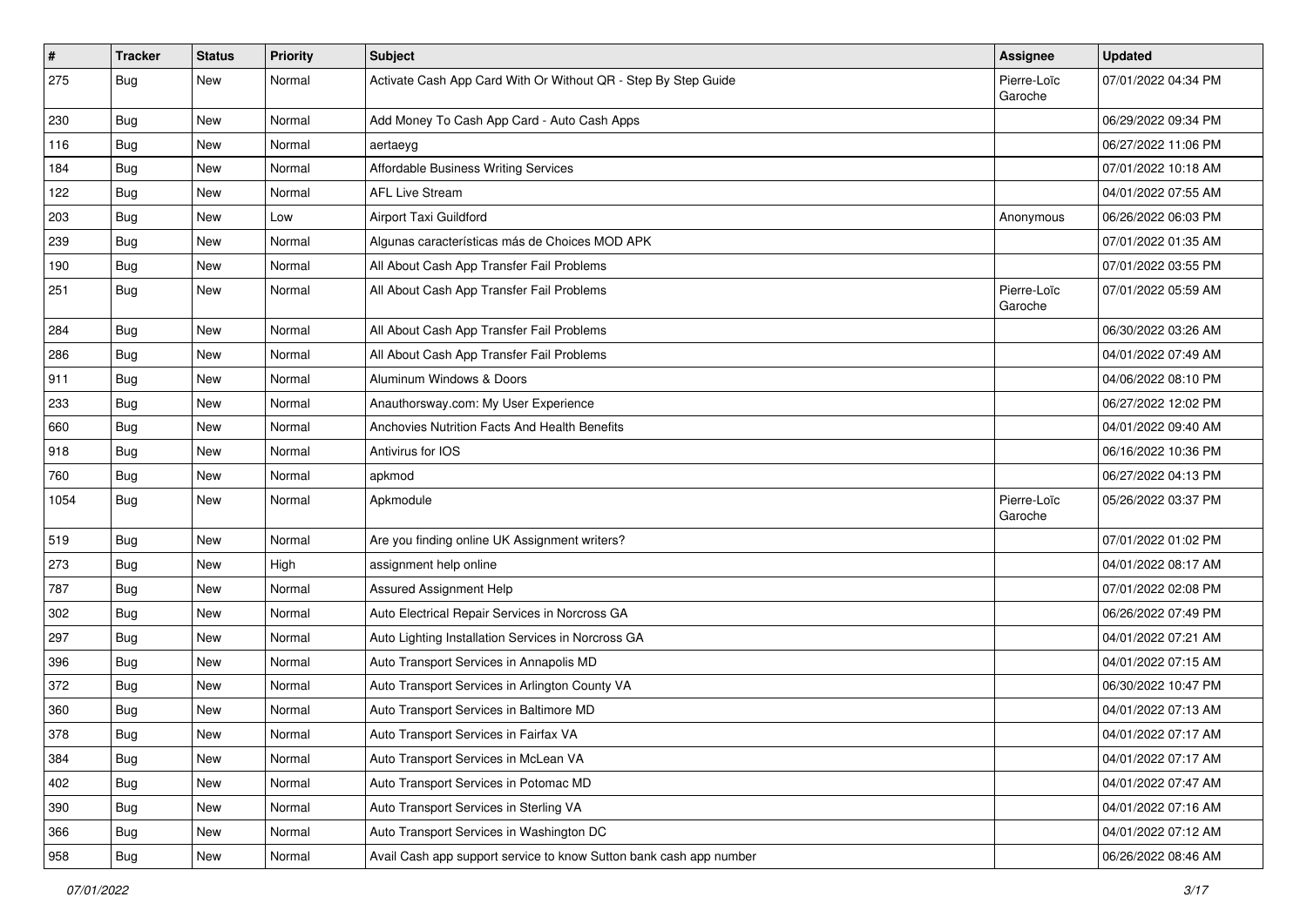| $\vert$ # | <b>Tracker</b> | <b>Status</b> | <b>Priority</b> | <b>Subject</b>                                                                   | <b>Assignee</b>        | <b>Updated</b>      |
|-----------|----------------|---------------|-----------------|----------------------------------------------------------------------------------|------------------------|---------------------|
| 702       | Bug            | New           | Normal          | Avail Chime Customer Service to know How To Get Chime Bank Statement             |                        | 06/28/2022 04:58 AM |
| 731       | Bug            | <b>New</b>    | Normal          | Avail Of Cash App Customer Service If Unable To Down Cash App Mobile App?        |                        | 06/25/2022 08:36 PM |
| 936       | Bug            | <b>New</b>    | Normal          | Avantages de l'extension AliTools pour faire du shopping sur Aliexpress          | Pierre-Loïc<br>Garoche | 04/12/2022 11:35 AM |
| 954       | Bug            | New           | Normal          | AZ Screen Recorder Mod                                                           |                        | 06/25/2022 11:24 PM |
| 191       | Bug            | New           | Normal          | <b>B2B Branding</b>                                                              |                        | 06/13/2022 12:50 AM |
| 989       | Bug            | New           | Normal          | Barewoods Wax Cigar                                                              |                        | 06/26/2022 09:19 AM |
| 146       | Bug            | <b>New</b>    | Normal          | bayabais                                                                         |                        | 07/01/2022 02:58 PM |
| 247       | <b>Bug</b>     | New           | Normal          | best 4 Channel Amp                                                               |                        | 06/30/2022 02:19 AM |
| 786       | Bug            | <b>New</b>    | Normal          | Best Assignment Help in Australia & UK                                           |                        | 06/30/2022 09:58 PM |
| 601       | Bug            | <b>New</b>    | Normal          | Best Essay Writing Service UK                                                    | Pierre-Loïc<br>Garoche | 07/01/2022 05:56 PM |
| 602       | Bug            | New           | Normal          | Best Essay Writing Service UK                                                    | Pierre-Loïc<br>Garoche | 07/01/2022 02:42 PM |
| 257       | Bug            | New           | Normal          | Best latte machines                                                              |                        | 06/29/2022 09:17 PM |
| 586       | Bug            | <b>New</b>    | Normal          | Best Modifications For Your Mobile Phone                                         |                        | 07/01/2022 04:02 PM |
| 780       | Bug            | New           | Normal          | Best Whatsapp Modified APKs                                                      | Pierre-Loïc<br>Garoche | 06/28/2022 05:38 PM |
| 741       | Bug            | <b>New</b>    | Normal          | <b>Blockchain Technology Solutions</b>                                           |                        | 06/26/2022 02:19 AM |
| 202       | Bug            | <b>New</b>    | Normal          | blonde wig                                                                       |                        | 06/29/2022 11:08 AM |
| 143       | Bug            | New           | Normal          | Bob lace front wigs                                                              |                        | 06/29/2022 11:22 PM |
| 179       | Bug            | New           | Normal          | body wave                                                                        |                        | 04/01/2022 08:41 AM |
| 299       | <b>Bug</b>     | New           | Normal          | Brake Caliper Painting Services in Norcross GA                                   |                        | 04/01/2022 07:20 AM |
| 831       | Bug            | <b>New</b>    | Normal          | Build and shoot                                                                  |                        | 05/29/2022 04:47 PM |
| 1052      | <b>Bug</b>     | New           | Normal          | Build Now GG is a new battle royale game.                                        |                        | 05/26/2022 04:24 AM |
| 835       | Bug            | New           | Normal          | Build your strong army with Taming io                                            |                        | 04/01/2022 08:59 AM |
| 621       | Bug            | <b>New</b>    | Normal          | Buy All Modafinil & Armodafinil Tablets @Buy Modafinil US                        |                        | 07/01/2022 04:39 PM |
| 616       | <b>Bug</b>     | New           | Normal          | Buy Anavar Tablets   Anavar For Sale in USA, UK & Australia                      |                        | 06/29/2022 07:00 PM |
| 613       | Bug            | <b>New</b>    | Normal          | Buy Aspadol 100mg Tab Online in US, UK, AU   Erospharmacy                        |                        | 07/01/2022 11:18 AM |
| 494       | <b>Bug</b>     | New           | Normal          | <b>Buy Discussion Post</b>                                                       |                        | 07/01/2022 04:11 PM |
| 635       | Bug            | New           | Normal          | Buy Steroids Online with OurMedicnes.com   Best Quality Steroids                 |                        | 07/01/2022 04:55 AM |
| 924       | Bug            | New           | Normal          | buy tec 9                                                                        |                        | 04/11/2022 02:54 PM |
| 634       | Bug            | New           | Normal          | Buy Vidalista Tablets (Tadalafil) at [\$25 OFF + Free Shipping] Vidalistatablets |                        | 07/01/2022 06:59 AM |
| 617       | Bug            | New           | Normal          | Buy Vidalista Tablets (Tadalafil) at [\$25 OFF + Free Shipping] Vidalistatablets |                        | 06/28/2022 03:33 AM |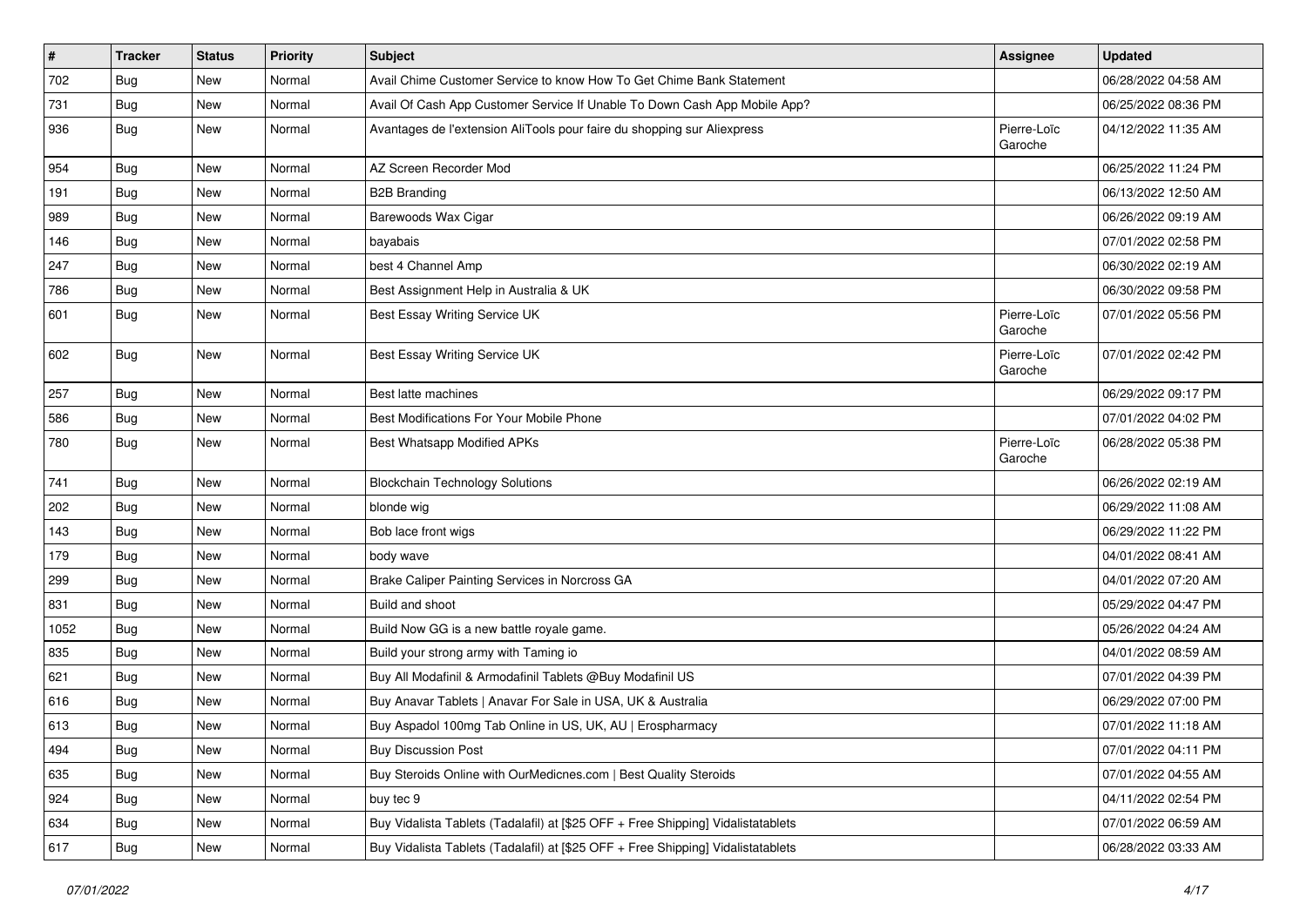| $\vert$ # | <b>Tracker</b> | <b>Status</b> | <b>Priority</b> | <b>Subject</b>                                                               | <b>Assignee</b>        | <b>Updated</b>      |
|-----------|----------------|---------------|-----------------|------------------------------------------------------------------------------|------------------------|---------------------|
| 1131      | Bug            | New           | Normal          | Calculatrice Forex pour calculer les paramètres de la copie des transactions |                        | 06/29/2022 07:24 PM |
| 259       | Bug            | <b>New</b>    | Normal          | call center services                                                         |                        | 07/01/2022 01:50 AM |
| 690       | Bug            | New           | Normal          | campervan hire                                                               |                        | 06/28/2022 11:55 AM |
| 1044      | <b>Bug</b>     | New           | Normal          | Can I Disapprove If Random Person Sent Me Money On Cash App?                 |                        | 05/26/2022 03:51 PM |
| 964       | Bug            | <b>New</b>    | Normal          | Can I Fix Cash App Transfer Failed Issues By Adding Sufficient Funds?        |                        | 06/26/2022 07:21 AM |
| 1136      | Bug            | New           | Normal          | Can I Talk To A Live Person At Facebook? Clarify Concerns Effectively        |                        | 07/01/2022 08:10 AM |
| 865       | <b>Bug</b>     | New           | Normal          | Canon IJ Printer Utility                                                     |                        | 05/18/2022 07:24 PM |
| 951       | Bug            | <b>New</b>    | Normal          | Canon.com/ijsetup                                                            |                        | 06/27/2022 07:56 PM |
| 155       | Bug            | New           | Normal          | Cant access my cash app account                                              | Pierre-Loïc<br>Garoche | 07/01/2022 05:54 PM |
| 298       | Bug            | New           | Normal          | Car Stereo Installation Services in Norcross GA                              |                        | 04/01/2022 07:20 AM |
| 354       | Bug            | New           | Normal          | Car Upholstery Cleaning Services in Chesapeake VA                            |                        | 04/01/2022 07:14 AM |
| 338       | Bug            | <b>New</b>    | Normal          | Car Upholstery Cleaning Services in Norfolk VA                               |                        | 04/01/2022 07:23 AM |
| 323       | Bug            | New           | Normal          | Car Upholstery Cleaning Services in Virginia Beach VA                        |                        | 04/01/2022 07:26 AM |
| 303       | <b>Bug</b>     | New           | Normal          | Car Wrapping Services in Norcross GA                                         |                        | 04/01/2022 07:22 AM |
| 408       | <b>Bug</b>     | <b>New</b>    | Normal          | Carpet Cleaning Boston MA                                                    |                        | 04/01/2022 07:47 AM |
| 424       | <b>Bug</b>     | New           | Normal          | Carpet Cleaning Brookline MA                                                 |                        | 04/01/2022 07:45 AM |
| 457       | Bug            | <b>New</b>    | Normal          | Carpet Cleaning Medford MA                                                   |                        | 07/01/2022 10:25 AM |
| 433       | Bug            | New           | Normal          | Carpet Cleaning Newton MA                                                    |                        | 04/01/2022 07:50 AM |
| 449       | Bug            | New           | Normal          | Carpet Cleaning Quincy MA                                                    |                        | 04/01/2022 07:48 AM |
| 340       | Bug            | <b>New</b>    | Normal          | Carpet Cleaning Services in Chesapeake VA                                    |                        | 04/01/2022 07:23 AM |
| 325       | <b>Bug</b>     | New           | Normal          | Carpet Cleaning Services in Norfolk VA                                       |                        | 04/01/2022 07:26 AM |
| 307       | <b>Bug</b>     | New           | Normal          | Carpet Cleaning Services in Virginia Beach VA                                |                        | 04/01/2022 07:19 AM |
| 416       | Bug            | New           | Normal          | Carpet Cleaning Somerville MA                                                |                        | 04/01/2022 07:46 AM |
| 441       | <b>Bug</b>     | New           | Normal          | Carpet Cleaning Watertown MA                                                 |                        | 06/02/2022 06:00 PM |
| 465       | <b>Bug</b>     | <b>New</b>    | Normal          | Carpet Cleaning Westchester MA                                               |                        | 07/01/2022 10:01 AM |
| 341       | <b>Bug</b>     | New           | Normal          | Carpet Repairing Services in Chesapeake VA                                   |                        | 04/01/2022 07:23 AM |
| 326       | Bug            | New           | Normal          | Carpet Repairing Services in Norfolk VA                                      |                        | 04/01/2022 07:26 AM |
| 308       | Bug            | New           | Normal          | Carpet Repairing Services in Virginia Beach VA                               |                        | 04/01/2022 07:19 AM |
| 775       | Bug            | New           | Normal          | cash app                                                                     |                        | 02/14/2022 08:20 AM |
| 227       | Bug            | <b>New</b>    | Normal          | Cash App Help & Solutions - Here You Will Get Better Assistance              |                        | 06/25/2022 11:21 PM |
| 895       | Bug            | New           | Normal          | Cash App Scams                                                               |                        | 06/18/2022 02:36 PM |
| 582       | Bug            | New           | Normal          | Cash App Won't Let Me Send Money If There Is A Low Balance Available         | Pierre-Loïc<br>Garoche | 06/29/2022 03:01 PM |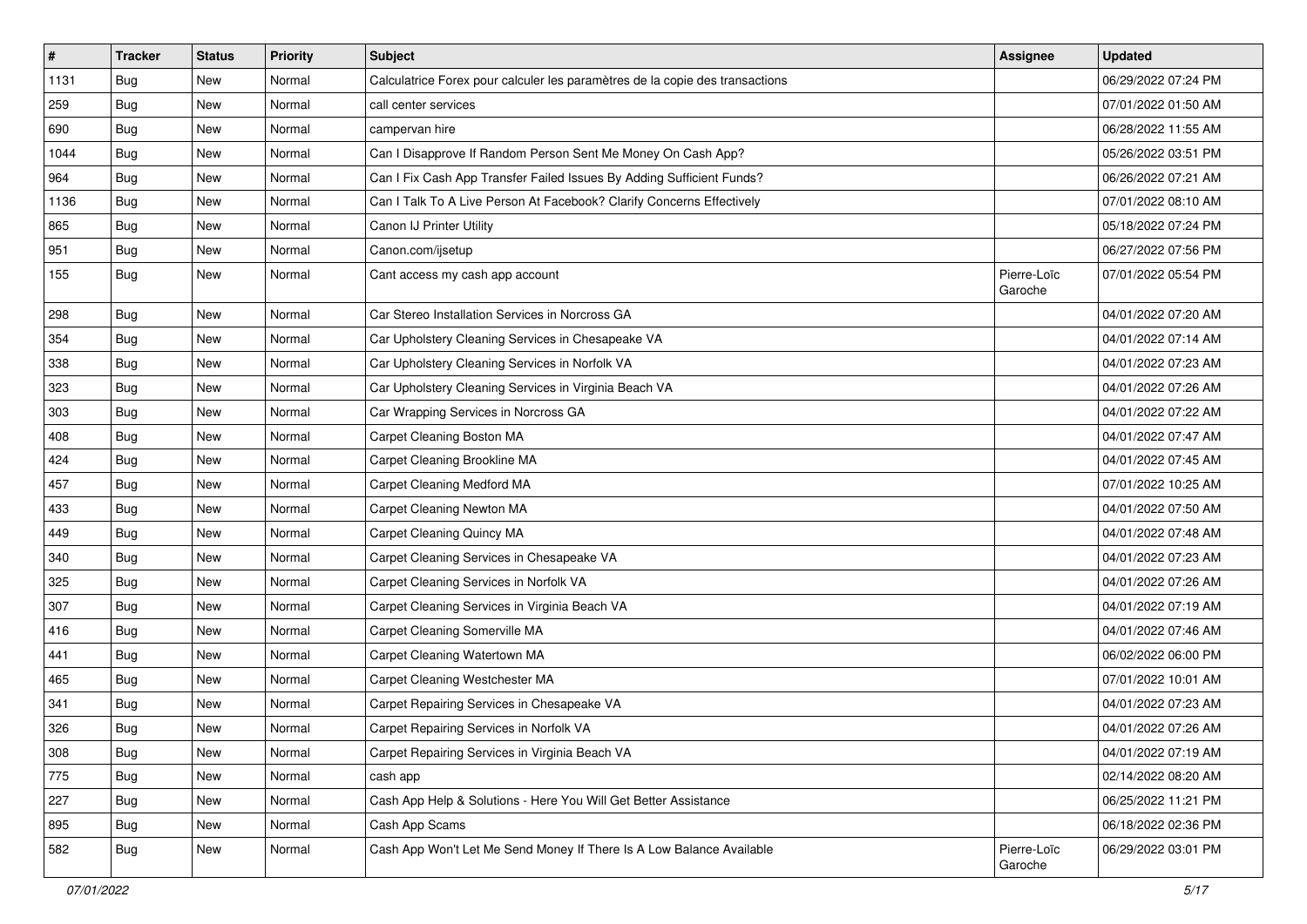| $\vert$ # | <b>Tracker</b> | <b>Status</b> | <b>Priority</b> | Subject                                                        | <b>Assignee</b>        | <b>Updated</b>      |
|-----------|----------------|---------------|-----------------|----------------------------------------------------------------|------------------------|---------------------|
| 1057      | Bug            | New           | Normal          | <b>CCPlay Education Edition APK</b>                            |                        | 06/07/2022 04:07 AM |
| 838       | Bug            | <b>New</b>    | Normal          | Celebrity Hunter Mod apk - Como instalá-lo                     |                        | 04/01/2022 08:58 AM |
| 507       | Bug            | New           | Normal          | central.bitdefender.com                                        |                        | 07/01/2022 05:56 PM |
| 1102      | <b>Bug</b>     | <b>New</b>    | Normal          | Charlottesville Travel Guide?                                  |                        | 06/26/2022 07:44 AM |
| 531       | Bug            | <b>New</b>    | Normal          | Cheap Assignment Writing Service UK                            | Anonymous              | 07/01/2022 04:25 PM |
| 530       | Bug            | New           | Normal          | Cheap Assignment Writing Service UK                            | Anonymous              | 06/30/2022 06:49 PM |
| 206       | Bug            | <b>New</b>    | Low             | <b>Cheap Electric Bikes</b>                                    |                        | 06/30/2022 04:41 PM |
| 487       | Bug            | <b>New</b>    | Normal          | Cheap Fake Dunks                                               |                        | 07/01/2022 09:25 AM |
| 867       | Bug            | New           | Low             | cheap Yeezys                                                   | Pierre-Loïc<br>Garoche | 04/01/2022 09:12 AM |
| 622       | Bug            | New           | Normal          | CheapestMedsShop   100% Safe Medicines Online in UK & AUS.     |                        | 06/29/2022 10:10 PM |
| 632       | Bug            | New           | Normal          | CheapestMedsShop   100% Safe Medicines Online in UK & AUS.     |                        | 06/28/2022 09:52 AM |
| 615       | Bug            | <b>New</b>    | Normal          | CheapestMedsShop   100% Safe Medicines Online in USA UK & AUS. |                        | 07/01/2022 11:21 AM |
| 769       | <b>Bug</b>     | <b>New</b>    | Normal          | check my cash app                                              |                        | 06/30/2022 07:46 PM |
| 1002      | Bug            | New           | Normal          | <b>Chemistry Assignment Help</b>                               |                        | 06/04/2022 09:58 AM |
| 650       | Bug            | New           | Normal          | <b>Cherries Health Benefits</b>                                |                        | 07/01/2022 03:20 PM |
| 832       | <b>Bug</b>     | New           | Normal          | Choque Royale Mod Apk                                          |                        | 04/01/2022 08:59 AM |
| 553       | Bug            | <b>New</b>    | Normal          | Cinema HD APK - Free Movie Enjoyment App on Android            |                        | 06/29/2022 11:35 PM |
| 1071      | <b>Bug</b>     | New           | Normal          | Cinema HD Review - Cinemahdv2.net                              |                        | 06/21/2022 06:54 PM |
| 201       | Bug            | <b>New</b>    | Normal          | closure wig                                                    |                        | 06/30/2022 05:30 PM |
| 293       | Bug            | New           | Immediate       | <b>CMT Direct Wix</b>                                          | Anonymous              | 04/01/2022 07:21 AM |
| 657       | Bug            | <b>New</b>    | Normal          | Coconut Nutrition Facts And Health Benefits                    |                        | 06/29/2022 05:05 PM |
| 1083      | Bug            | <b>New</b>    | Normal          | coin base review                                               |                        | 06/11/2022 09:13 AM |
| 189       | Bug            | New           | Normal          | <b>College Biology Writing Services</b>                        |                        | 06/29/2022 10:51 PM |
| 827       | <b>Bug</b>     | <b>New</b>    | Normal          | Come To Know The Required Steps To Unlock Cash App Account     |                        | 04/01/2022 08:59 AM |
| 782       | <b>Bug</b>     | <b>New</b>    | Normal          | Comment faire une sonnerie téléphonique                        |                        | 06/29/2022 04:47 PM |
| 413       | <b>Bug</b>     | New           | Normal          | Commercial Floor Cleaning Boston MA                            |                        | 04/01/2022 07:45 AM |
| 430       | <b>Bug</b>     | New           | Normal          | Commercial Floor Cleaning Brookline MA                         |                        | 04/01/2022 07:50 AM |
| 462       | <b>Bug</b>     | New           | Normal          | Commercial Floor Cleaning Medford MA                           |                        | 04/01/2022 07:32 AM |
| 438       | Bug            | New           | Normal          | Commercial Floor Cleaning Newton MA                            |                        | 04/01/2022 07:50 AM |
| 454       | Bug            | New           | Normal          | Commercial Floor Cleaning Quincy MA                            |                        | 06/02/2022 05:59 PM |
| 421       | <b>Bug</b>     | New           | Normal          | Commercial Floor Cleaning Somerville MA                        |                        | 04/01/2022 07:46 AM |
| 446       | Bug            | New           | Normal          | Commercial Floor Cleaning Watertown MA                         |                        | 04/01/2022 07:49 AM |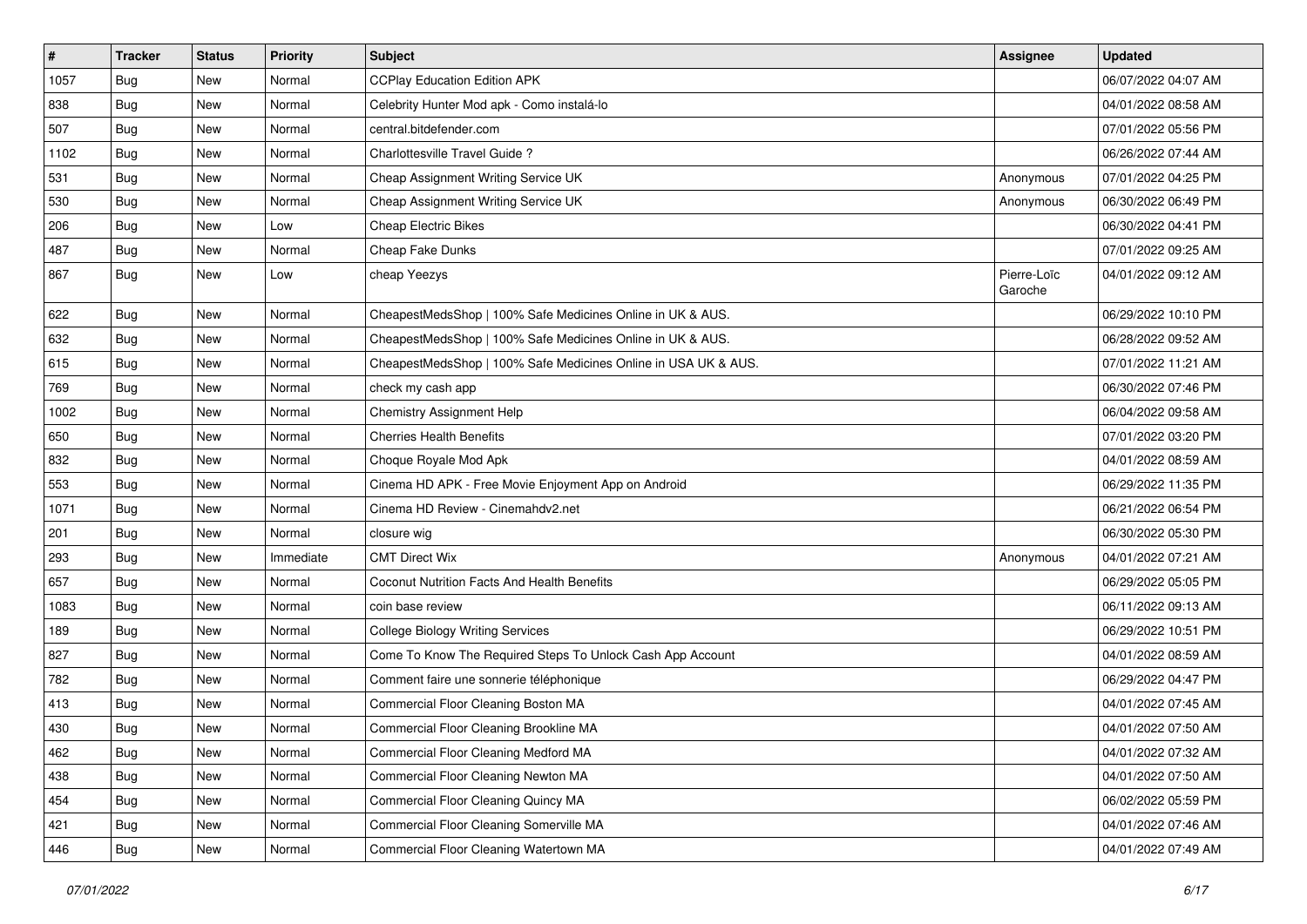| $\vert$ # | <b>Tracker</b> | <b>Status</b> | Priority  | <b>Subject</b>                                                               | <b>Assignee</b>        | <b>Updated</b>      |
|-----------|----------------|---------------|-----------|------------------------------------------------------------------------------|------------------------|---------------------|
| 470       | <b>Bug</b>     | <b>New</b>    | Normal    | Commercial Floor Cleaning Westchester MA                                     |                        | 06/29/2022 09:07 PM |
| 614       | Bug            | <b>New</b>    | Normal    | Como baixar o MOD APK no celular                                             |                        | 07/01/2022 06:56 AM |
| 874       | Bug            | <b>New</b>    | Normal    | Cómo descargar Minecraft Apk                                                 |                        | 06/26/2022 08:01 AM |
| 700       | <b>Bug</b>     | <b>New</b>    | Normal    | Cómo descargar Poppy Playtime                                                |                        | 04/01/2022 09:30 AM |
| 754       | Bug            | <b>New</b>    | Normal    | Cómo descargar tonos gratis de teléfono celular                              |                        | 06/26/2022 01:56 PM |
| 721       | <b>Bug</b>     | <b>New</b>    | Normal    | Cómo instalar un Mod Apk                                                     |                        | 06/30/2022 02:08 AM |
| 1086      | <b>Bug</b>     | <b>New</b>    | Immediate | <b>Composite Engineer</b>                                                    | Pierre-Loïc<br>Garoche | 06/10/2022 09:26 AM |
| 132       | Bug            | <b>New</b>    | Normal    | concrete-everything                                                          |                        | 06/29/2022 05:41 PM |
| 74        | <b>Bug</b>     | <b>New</b>    | Normal    | const is not supported inside contract                                       | Pierre-Loïc<br>Garoche | 07/01/2022 08:10 AM |
| 1124      | <b>Bug</b>     | New           | Normal    | Cookie clicker unblocked                                                     |                        | 06/24/2022 05:14 AM |
| 1122      | Bug            | New           | Normal    | Count the number of words on the Microsoft Word application in the phone     |                        | 06/23/2022 04:19 AM |
| 1041      | Bug            | <b>New</b>    | Normal    | Count words in Word on the computer                                          |                        | 05/27/2022 02:16 PM |
| 133       | <b>Bug</b>     | New           | Normal    | craftlabs                                                                    |                        | 07/01/2022 01:17 AM |
| 750       | <b>Bug</b>     | <b>New</b>    | Normal    | Create a Report Template                                                     |                        | 06/26/2022 04:27 PM |
| 1073      | <b>Bug</b>     | <b>New</b>    | Normal    | <b>Cricut Design Space</b>                                                   |                        | 07/01/2022 06:20 AM |
| 996       | <b>Bug</b>     | <b>New</b>    | Normal    | Cricut.com/setup                                                             |                        | 06/27/2022 07:12 AM |
| 1067      | <b>Bug</b>     | New           | Normal    | Cricut.com/setup                                                             |                        | 05/31/2022 12:19 PM |
| 1062      | Bug            | <b>New</b>    | Normal    | Cricut.com/setup                                                             |                        | 05/28/2022 12:26 PM |
| 1061      | <b>Bug</b>     | <b>New</b>    | Normal    | Cricut.com/setup                                                             |                        | 05/28/2022 12:24 PM |
| 1058      | Bug            | <b>New</b>    | Normal    | Cricut.com/setup                                                             |                        | 05/28/2022 08:28 AM |
| 1021      | <b>Bug</b>     | <b>New</b>    | Normal    | Cricut.com/setup                                                             |                        | 05/26/2022 12:21 AM |
| 1045      | <b>Bug</b>     | <b>New</b>    | Normal    | Cricut.com/setup                                                             |                        | 05/24/2022 10:45 AM |
| 1020      | <b>Bug</b>     | <b>New</b>    | Normal    | Cricut.com/setup                                                             |                        | 05/13/2022 11:14 AM |
| 1019      | Bug            | <b>New</b>    | Normal    | Cricut.com/setup                                                             |                        | 05/13/2022 11:13 AM |
| 1012      | <b>Bug</b>     | <b>New</b>    | Normal    | Cricut.com/setup                                                             |                        | 05/11/2022 11:30 AM |
| 1006      | <b>Bug</b>     | <b>New</b>    | Normal    | Cricut.com/setup                                                             |                        | 05/10/2022 01:22 PM |
| 714       | <b>Bug</b>     | New           | Normal    | Cuevana 3 Premium - Enjoy Your Favorite Movies and TV Shows on Your Smart TV |                        | 06/27/2022 11:43 PM |
| 912       | <b>Bug</b>     | <b>New</b>    | Normal    | Cuphead Mobile Game Review                                                   |                        | 06/09/2022 10:14 AM |
| 144       | <b>Bug</b>     | <b>New</b>    | Normal    | curly bob lace front wigs                                                    |                        | 06/26/2022 01:44 PM |
| 169       | Bug            | <b>New</b>    | Normal    | CV Maker - UAE CV Writing Agency                                             |                        | 07/01/2022 12:10 PM |
| 628       | Bug            | <b>New</b>    | Normal    | CV reviewing services!                                                       |                        | 06/29/2022 05:09 PM |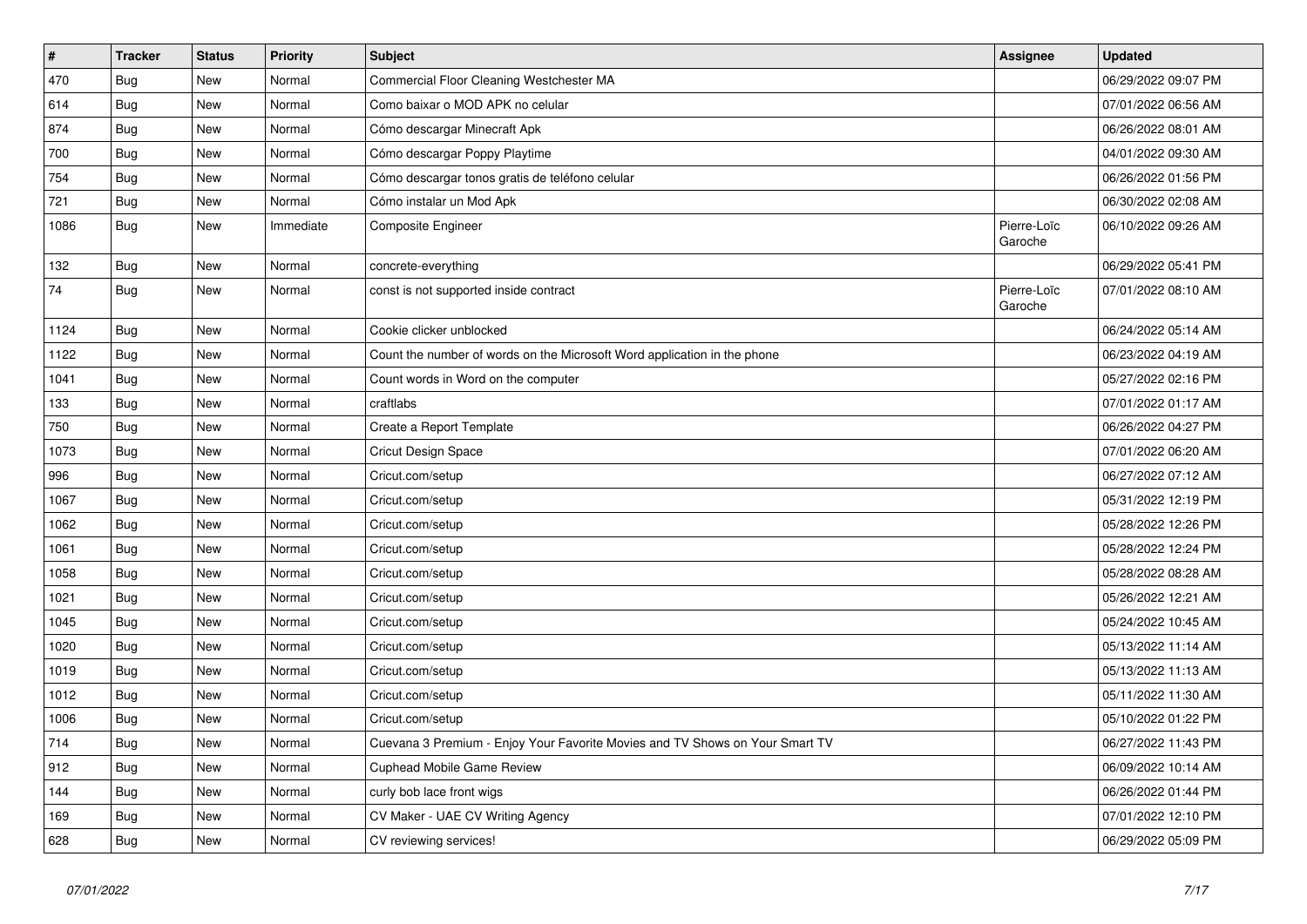| $\vert$ # | <b>Tracker</b> | <b>Status</b> | <b>Priority</b> | <b>Subject</b>                                                          | <b>Assignee</b>        | <b>Updated</b>      |
|-----------|----------------|---------------|-----------------|-------------------------------------------------------------------------|------------------------|---------------------|
| 1128      | Bug            | New           | Normal          | cvjvfbdi                                                                | Hamza<br>Bourbouh      | 06/27/2022 01:52 PM |
| 986       | Bug            | <b>New</b>    | Normal          | dbhdsvbhdf                                                              | Christophe<br>Garion   | 06/27/2022 04:12 PM |
| 1076      | Bug            | <b>New</b>    | Normal          | DedicatedHosting4u                                                      |                        | 06/11/2022 09:15 AM |
| 592       | Bug            | New           | Normal          | Deezer Premium APK - Baixe músicas de qualquer lugar do mundo de graça  |                        | 06/29/2022 03:10 PM |
| 978       | Bug            | New           | Normal          | Delamore Lodge is a place to stay.                                      |                        | 06/27/2022 04:57 AM |
| 1051      | Bug            | New           | Normal          | Dental Supplies USA                                                     |                        | 06/11/2022 09:20 PM |
| 161       | Bug            | New           | Normal          | dfdrtyuio                                                               |                        | 07/01/2022 04:08 PM |
| 164       | Bug            | <b>New</b>    | Normal          | dfgbd                                                                   |                        | 07/01/2022 07:51 AM |
| 128       | Bug            | New           | Normal          | dfgbd                                                                   |                        | 06/30/2022 02:28 PM |
| 165       | Bug            | New           | Normal          | dfgbd                                                                   |                        | 04/01/2022 07:57 AM |
| 166       | <b>Bug</b>     | <b>New</b>    | Normal          | dfgbd                                                                   |                        | 04/01/2022 07:57 AM |
| 150       | Bug            | New           | Normal          | dfgh                                                                    |                        | 06/29/2022 09:47 PM |
| 158       | Bug            | <b>New</b>    | Normal          | dfghj zcvgh                                                             |                        | 06/27/2022 07:28 AM |
| 149       | Bug            | New           | Normal          | dftgy                                                                   |                        | 06/30/2022 10:17 PM |
| 724       | <b>Bug</b>     | New           | Normal          | Dial Chime Customer support number for a quick response                 |                        | 07/01/2022 11:30 AM |
| 684       | Bug            | <b>New</b>    | Normal          | Difference between paper map and online map                             |                        | 06/30/2022 09:41 PM |
| 717       | <b>Bug</b>     | New           | Normal          | Disney Plus Apk - Watch Movies and TV Shows on Your Device              |                        | 06/29/2022 03:10 PM |
| 315       | Bug            | <b>New</b>    | Normal          | Dissertation help UK                                                    |                        | 06/30/2022 05:49 PM |
| 1074      | Bug            | New           | Normal          | Dissertation writing help at economical rates!                          | Christophe<br>Garion   | 06/06/2022 04:48 PM |
| 539       | Bug            | <b>New</b>    | Normal          | Do you want to know how to activate cash card through phone number?     |                        | 04/01/2022 09:25 AM |
| 516       | <b>Bug</b>     | New           | Normal          | Does Cash App Help To Get Cash App Refund Without Any Interruption?     |                        | 06/29/2022 05:12 PM |
| 833       | <b>Bug</b>     | New           | Normal          | Does Direct Deposit Hit Chime- seek Chime Customer Service              |                        | 04/01/2022 08:59 AM |
| 682       | Bug            | <b>New</b>    | Normal          | Does Facebook customer service live chat allow to speak with someone?   |                        | 07/01/2022 02:08 PM |
| 676       | <b>Bug</b>     | New           | Normal          | Does Facebook customer service live chat allow to speak with someone?   |                        | 04/01/2022 09:39 AM |
| 822       | <b>Bug</b>     | New           | Normal          | Dowload Your Boyfriend Game                                             |                        | 06/28/2022 04:56 AM |
| 876       | Bug            | New           | Normal          | Download Full-Size Profile Pictures of Your Favorite Users With InstaDP |                        | 04/01/2022 09:12 AM |
| 1034      | Bug            | New           | Normal          | Download Teaching Feeling For Android                                   |                        | 05/20/2022 09:25 AM |
| 734       | Bug            | New           | Normal          | DR. STRANGE: Multiverse of Scheduling Madness!                          |                        | 06/28/2022 07:07 AM |
| 795       | Bug            | New           | Normal          | Drift Boss - Exciting Race                                              |                        | 06/26/2022 06:32 PM |
| 1003      | Bug            | New           | Normal          | Drift F1 is a drifting car game inspired by F1's tracks.                | Pierre-Loïc<br>Garoche | 05/10/2022 10:52 AM |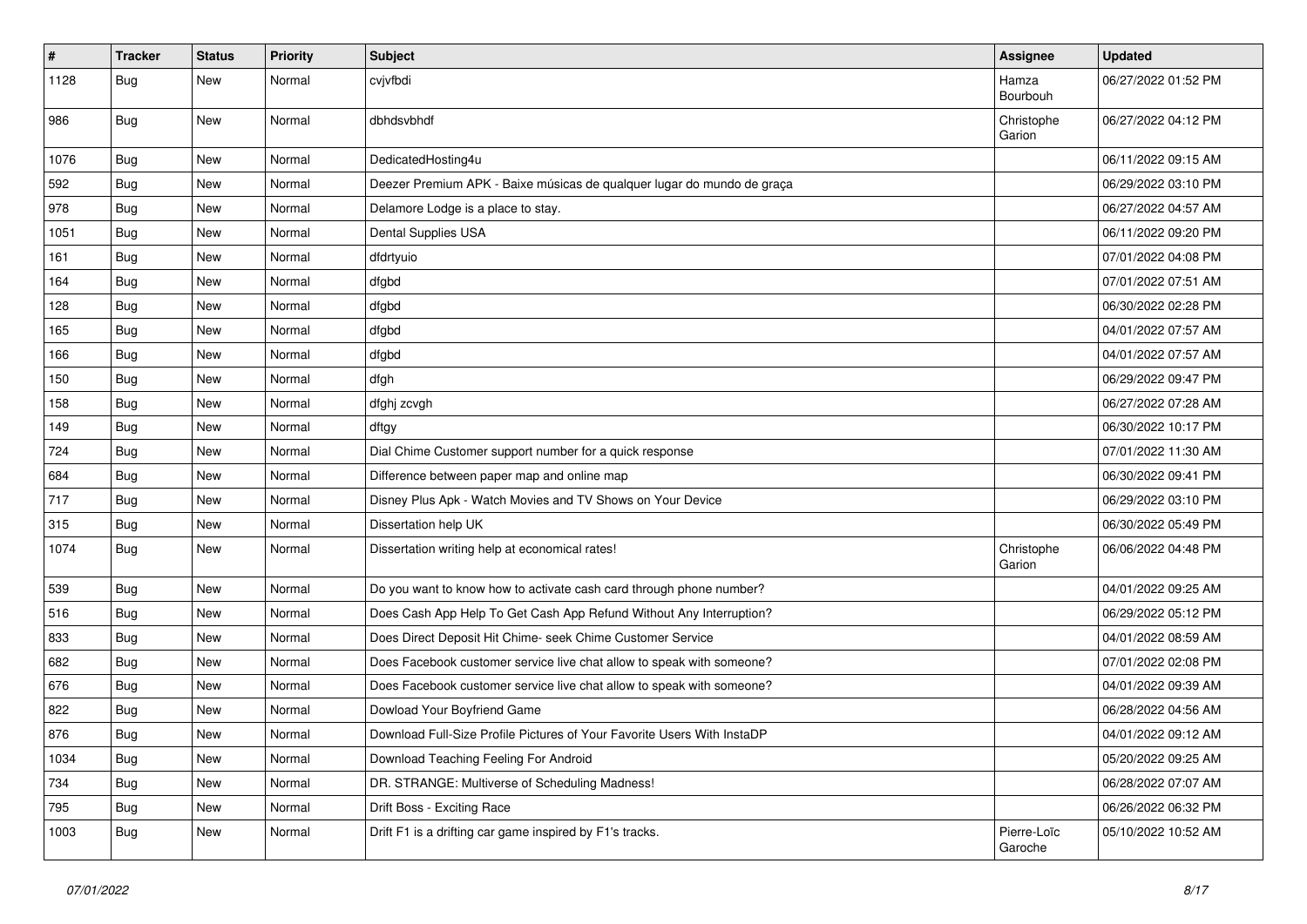| $\#$ | Tracker    | <b>Status</b> | Priority | <b>Subject</b>                                                                                                                                                                                                                                                        | <b>Assignee</b>        | <b>Updated</b>      |
|------|------------|---------------|----------|-----------------------------------------------------------------------------------------------------------------------------------------------------------------------------------------------------------------------------------------------------------------------|------------------------|---------------------|
| 727  | Bug        | New           | Normal   | Drive for speed simulator mod apk                                                                                                                                                                                                                                     | Pierre-Loïc<br>Garoche | 06/27/2022 06:33 AM |
| 581  | Bug        | New           | Normal   | E-Learning Course Help                                                                                                                                                                                                                                                |                        | 06/29/2022 08:19 PM |
| 910  | Bug        | New           | Normal   | Each content looks unisize or not formated                                                                                                                                                                                                                            |                        | 04/06/2022 11:21 AM |
| 347  | Bug        | <b>New</b>    | Normal   | Eco/Green Cleaning Services in Chesapeake VA                                                                                                                                                                                                                          |                        | 07/01/2022 07:05 AM |
| 332  | Bug        | New           | Normal   | Eco/Green Cleaning Services in Norfolk VA                                                                                                                                                                                                                             |                        | 04/01/2022 07:25 AM |
| 317  | Bug        | New           | Normal   | Eco/Green Cleaning Services in Virginia Beach VA                                                                                                                                                                                                                      |                        | 06/30/2022 09:34 PM |
| 949  | Bug        | New           | Normal   | <b>Educational Games</b>                                                                                                                                                                                                                                              |                        | 06/15/2022 09:11 PM |
| 708  | Bug        | New           | Normal   | Efficient ways to proceed with the cash app dispute process?                                                                                                                                                                                                          |                        | 06/29/2022 10:24 AM |
| 655  | Bug        | New           | Normal   | <b>Eggplant Health Benefits</b>                                                                                                                                                                                                                                       |                        | 06/29/2022 08:18 AM |
| 593  | Bug        | <b>New</b>    | Normal   | Eiffel Spark Ultimate C2 SN series is a fully synthetic range of advanced performance engine oils blended in high<br>performance fully synthetic (PAO - polyalphaolefin) basestocks fortified with advanced technology additive<br>system, specifically formulated to |                        | 07/01/2022 01:21 AM |
| 1092 | Bug        | New           | Normal   | Ellison Estate Vineyard                                                                                                                                                                                                                                               |                        | 06/20/2022 12:03 PM |
| 350  | Bug        | <b>New</b>    | Normal   | Emergency Cleaning Services in Chesapeake VA                                                                                                                                                                                                                          |                        | 04/01/2022 07:14 AM |
| 351  | Bug        | New           | Normal   | Emergency Cleaning Services in Chesapeake VA                                                                                                                                                                                                                          |                        | 04/01/2022 07:14 AM |
| 335  | Bug        | New           | Normal   | Emergency Cleaning Services in Norfolk VA                                                                                                                                                                                                                             |                        | 04/01/2022 07:24 AM |
| 320  | Bug        | New           | Normal   | Emergency Cleaning Services in Virginia Beach VA                                                                                                                                                                                                                      |                        | 04/01/2022 07:27 AM |
| 561  | Bug        | New           | Normal   | Enjoy the Full YouTube Premium Experience With YouTube Premium Membership                                                                                                                                                                                             |                        | 07/01/2022 06:15 PM |
| 1117 | Bug        | New           | Normal   | Equal Words - Word search game for PC and Windows Phone                                                                                                                                                                                                               |                        | 06/29/2022 04:58 AM |
| 692  | Bug        | New           | Normal   | Esports 888b                                                                                                                                                                                                                                                          |                        | 06/12/2022 10:04 AM |
| 75   | Bug        | <b>New</b>    | Normal   | exception File "checks/algebraicLoop.ml", line 368, characters 16-22: Assertion failed                                                                                                                                                                                |                        | 07/01/2022 03:08 PM |
| 573  | Bug        | <b>New</b>    | Normal   | Experimente lo mejor en la aplicación Apk de juegos gratis                                                                                                                                                                                                            |                        | 06/29/2022 05:48 PM |
| 92   | Bug        | <b>New</b>    | High     | expression should have been normalized in EMF backend                                                                                                                                                                                                                 | Pierre-Loïc<br>Garoche | 07/01/2022 06:07 PM |
| 135  | Bug        | <b>New</b>    | Normal   | factspress                                                                                                                                                                                                                                                            |                        | 04/01/2022 07:52 AM |
| 258  | <b>Bug</b> | New           | Normal   | Fake Nike Dunk High AMBUSH Deep Royal                                                                                                                                                                                                                                 |                        | 06/30/2022 11:14 PM |
| 497  | <b>Bug</b> | New           | Normal   | Fake Nike Dunk Low Off-White Lot 50                                                                                                                                                                                                                                   |                        | 07/01/2022 02:25 PM |
| 256  | <b>Bug</b> | New           | Normal   | <b>Fake Travis Scott Shoes</b>                                                                                                                                                                                                                                        |                        | 04/01/2022 08:12 AM |
| 977  | <b>Bug</b> | New           | Normal   | Fans of the Old Country will like this book.                                                                                                                                                                                                                          |                        | 06/26/2022 05:54 AM |
| 268  | Bug        | New           | Normal   | Fashionj                                                                                                                                                                                                                                                              |                        | 04/01/2022 08:20 AM |
| 154  | Bug        | New           | Normal   | fdgyyrut gyrtrw                                                                                                                                                                                                                                                       |                        | 06/27/2022 01:21 AM |
| 915  | Bug        | New           | Normal   | Finance dissertation writing                                                                                                                                                                                                                                          |                        | 04/07/2022 09:22 AM |
| 1091 | <b>Bug</b> | New           | Normal   | Find family fun indoors and outdoors in the Jungfrau Region                                                                                                                                                                                                           |                        | 06/14/2022 09:33 AM |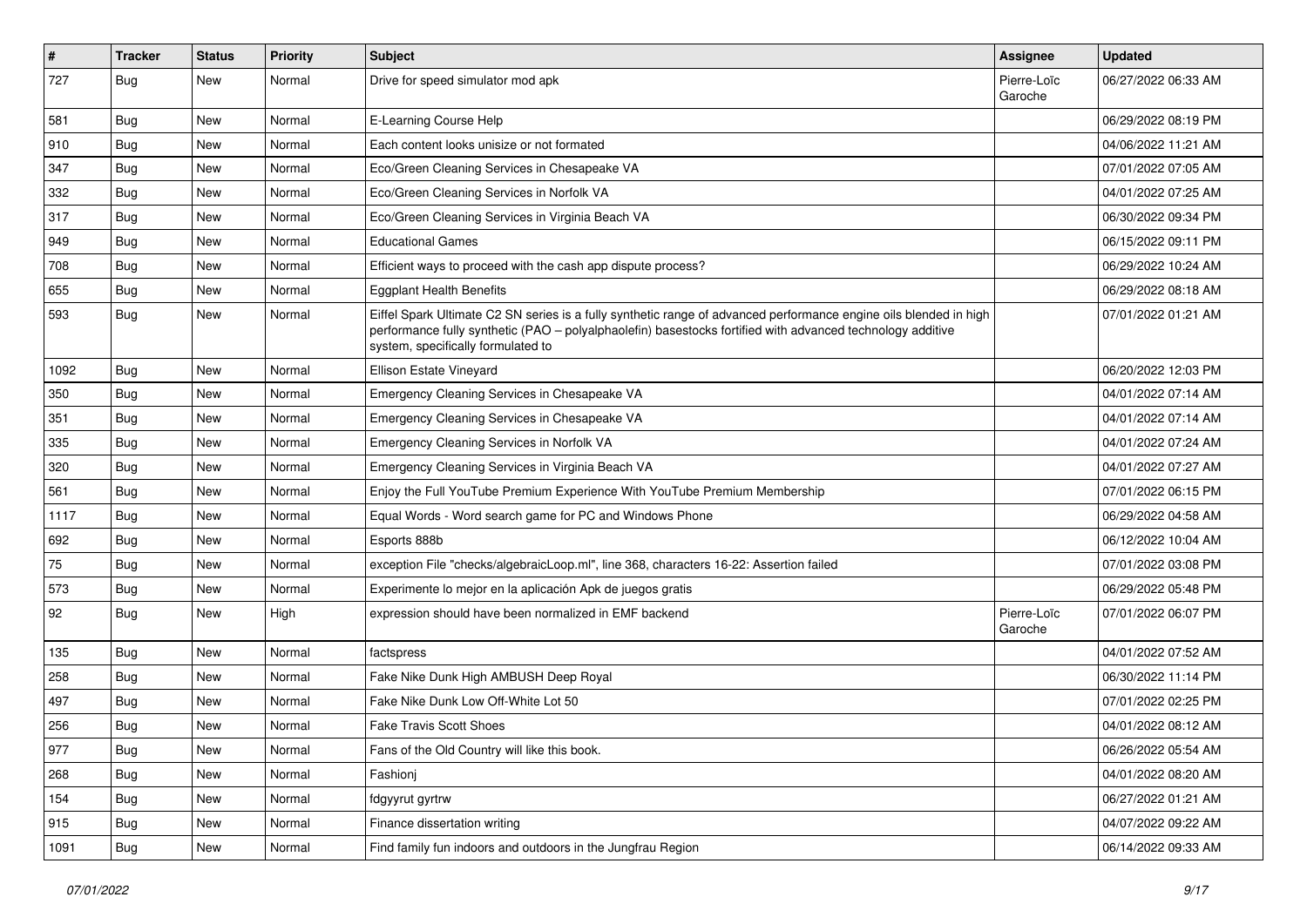| $\vert$ # | <b>Tracker</b> | <b>Status</b> | Priority | <b>Subject</b>                                                  | <b>Assignee</b> | <b>Updated</b>      |
|-----------|----------------|---------------|----------|-----------------------------------------------------------------|-----------------|---------------------|
| 985       | <b>Bug</b>     | New           | Normal   | Find out the vitality of Facebook Phone Number:                 |                 | 06/27/2022 05:39 AM |
| 316       | Bug            | New           | Normal   | Finden Sie den besten Klingelton für Ihr Telefon                |                 | 06/30/2022 04:13 AM |
| 983       | Bug            | New           | Normal   | Finding issue in tekken 3 game?                                 |                 | 06/28/2022 03:26 AM |
| 982       | <b>Bug</b>     | New           | Normal   | Five sites that let you download free scenarios for your iPhone |                 | 05/07/2022 09:34 PM |
| 213       | Bug            | New           | Normal   | fix HP Notebook Missing Operating System Error Message          |                 | 04/01/2022 08:53 AM |
| 1133      | <b>Bug</b>     | New           | Normal   | Flagle, what is it?                                             |                 | 06/30/2022 10:37 AM |
| 475       | <b>Bug</b>     | New           | Normal   | Floor Cleaning Arlington MA                                     |                 | 06/29/2022 05:53 PM |
| 411       | Bug            | New           | Normal   | Floor Cleaning Boston MA                                        |                 | 04/01/2022 07:47 AM |
| 427       | <b>Bug</b>     | New           | Normal   | Floor Cleaning Brookline MA                                     |                 | 04/01/2022 07:46 AM |
| 460       | Bug            | New           | Normal   | Floor Cleaning Medford MA                                       |                 | 06/30/2022 05:38 PM |
| 436       | <b>Bug</b>     | New           | Normal   | Floor Cleaning Newton MA                                        |                 | 04/01/2022 07:50 AM |
| 452       | Bug            | New           | Normal   | Floor Cleaning Quincy MA                                        |                 | 04/01/2022 07:48 AM |
| 419       | <b>Bug</b>     | New           | Normal   | Floor Cleaning Somerville MA                                    |                 | 04/01/2022 07:46 AM |
| 444       | <b>Bug</b>     | New           | Normal   | Floor Cleaning Watertown MA                                     |                 | 04/01/2022 07:49 AM |
| 468       | <b>Bug</b>     | New           | Normal   | Floor Cleaning Westchester MA                                   |                 | 06/27/2022 02:41 AM |
| 473       | Bug            | New           | Normal   | Floor Stripping Arlington MA                                    |                 | 06/29/2022 09:20 PM |
| 409       | <b>Bug</b>     | New           | Normal   | Floor Stripping Boston MA                                       |                 | 04/01/2022 07:47 AM |
| 425       | Bug            | New           | Normal   | Floor Stripping Brookline MA                                    |                 | 04/01/2022 07:45 AM |
| 458       | Bug            | New           | Normal   | Floor Stripping Medford MA                                      |                 | 04/01/2022 07:32 AM |
| 434       | <b>Bug</b>     | New           | Normal   | Floor Stripping Newton MA                                       |                 | 04/01/2022 07:50 AM |
| 450       | <b>Bug</b>     | New           | Normal   | Floor Stripping Quincy MA                                       |                 | 07/01/2022 10:53 AM |
| 417       | <b>Bug</b>     | New           | Normal   | Floor Stripping Somerville MA                                   |                 | 04/01/2022 07:46 AM |
| 442       | Bug            | New           | Normal   | Floor Stripping Watertown MA                                    |                 | 04/01/2022 07:49 AM |
| 466       | <b>Bug</b>     | New           | Normal   | Floor Stripping Westchester MA                                  |                 | 06/29/2022 08:36 PM |
| 474       | Bug            | New           | Normal   | Floor Waxing Arlington MA                                       |                 | 07/01/2022 12:56 AM |
| 410       | <b>Bug</b>     | <b>New</b>    | Normal   | Floor Waxing Boston MA                                          |                 | 04/01/2022 07:47 AM |
| 426       | <b>Bug</b>     | New           | Normal   | Floor Waxing Brookline MA                                       |                 | 04/01/2022 07:49 AM |
| 459       | i Bug          | New           | Normal   | Floor Waxing Medford MA                                         |                 | 04/01/2022 07:32 AM |
| 435       | Bug            | New           | Normal   | Floor Waxing Newton MA                                          |                 | 04/01/2022 07:50 AM |
| 451       | Bug            | New           | Normal   | Floor Waxing Quincy MA                                          |                 | 04/01/2022 07:48 AM |
| 418       | Bug            | New           | Normal   | Floor Waxing Somerville MA                                      |                 | 04/01/2022 07:46 AM |
| 443       | <b>Bug</b>     | New           | Normal   | Floor Waxing Watertown MA                                       |                 | 04/01/2022 07:51 AM |
| 467       | <b>Bug</b>     | New           | Normal   | Floor Waxing Westchester MA                                     |                 | 04/01/2022 07:31 AM |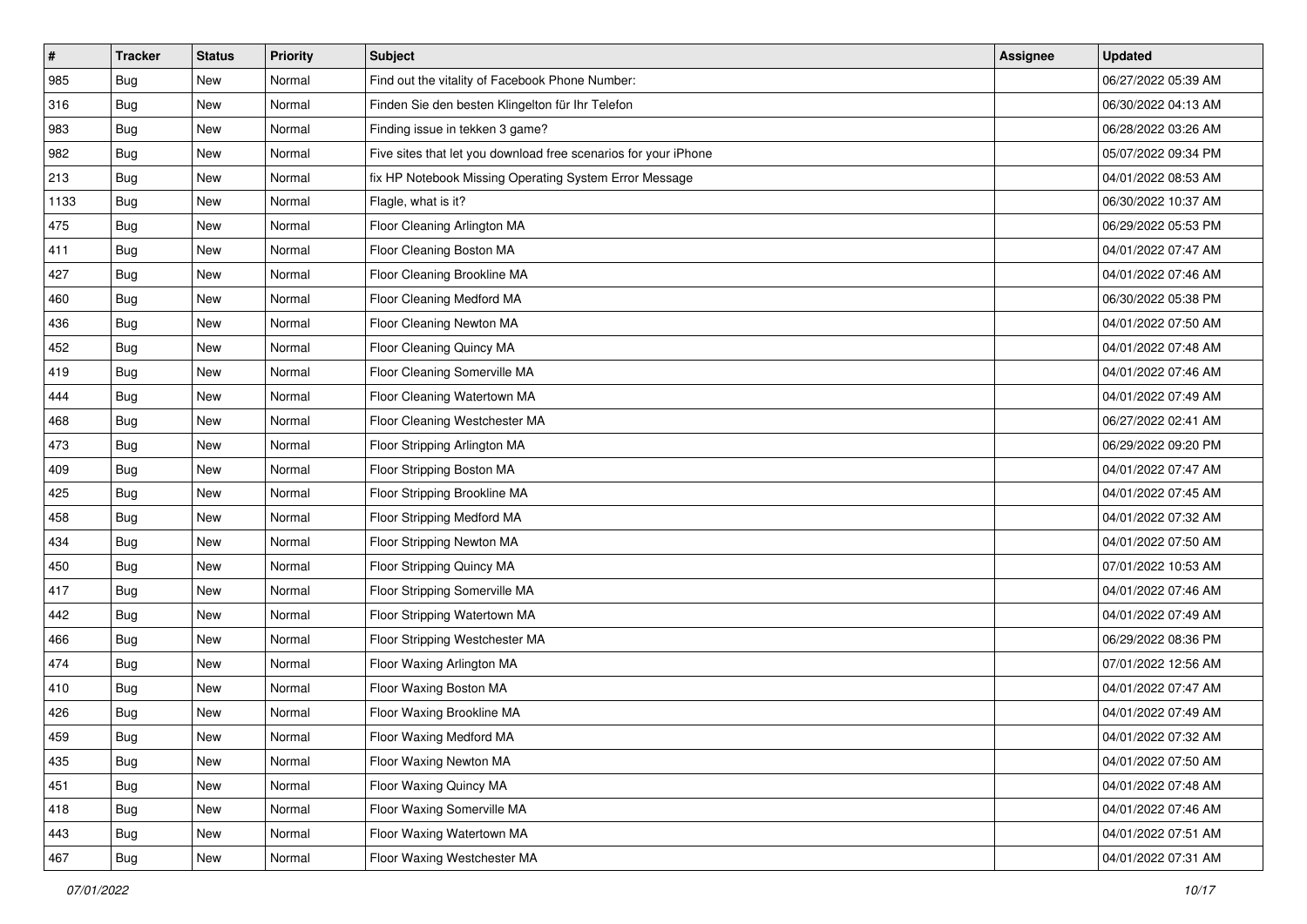| $\sharp$ | <b>Tracker</b> | <b>Status</b> | <b>Priority</b> | Subject                                                                          | <b>Assignee</b> | <b>Updated</b>      |
|----------|----------------|---------------|-----------------|----------------------------------------------------------------------------------|-----------------|---------------------|
| 253      | Bug            | New           | Normal          | Florence Lawrence                                                                |                 | 06/29/2022 06:22 PM |
| 232      | Bug            | <b>New</b>    | Normal          | FM whatsapp messaging app.                                                       |                 | 06/27/2022 10:04 AM |
| 956      | <b>Bug</b>     | New           | Normal          | FNF Free Mods Online                                                             |                 | 06/25/2022 09:59 PM |
| 774      | <b>Bug</b>     | <b>New</b>    | Normal          | Follow proper initiatives                                                        |                 | 07/01/2022 04:41 PM |
| 765      | Bug            | <b>New</b>    | Normal          | Follow proper initiatives to check my cash app                                   |                 | 07/01/2022 01:38 AM |
| 590      | <b>Bug</b>     | New           | Normal          | Follow proper initiatives to check my cash app card balance:                     |                 | 06/27/2022 09:57 AM |
| 577      | Bug            | <b>New</b>    | Normal          | Follow these easy steps to make Admiral Casino Login                             |                 | 06/28/2022 03:52 AM |
| 703      | <b>Bug</b>     | New           | Normal          | For real-time help, dial Facebook customer service number                        |                 | 07/01/2022 05:09 AM |
| 157      | Bug            | New           | Normal          | Forget cash app pin                                                              |                 | 07/01/2022 01:38 PM |
| 515      | Bug            | <b>New</b>    | Normal          | Fragment Nike Dunk High Tokyo Fake                                               |                 | 06/29/2022 11:19 PM |
| 979      | <b>Bug</b>     | New           | Normal          | Free Gas Cards for the Unemployed                                                |                 | 06/25/2022 09:02 PM |
| 980      | <b>Bug</b>     | New           | Normal          | Free Gas Cards for the Unemployed                                                |                 | 06/28/2022 02:54 PM |
| 219      | <b>Bug</b>     | New           | Normal          | Free Ringtones for Cell Phones.                                                  |                 | 07/01/2022 10:10 AM |
| 781      | Bug            | <b>New</b>    | Normal          | Free Whatsapp Group to Join                                                      |                 | 06/30/2022 04:23 PM |
| 923      | Bug            | New           | Normal          | frenchies for sale                                                               |                 | 04/11/2022 02:35 PM |
| 957      | <b>Bug</b>     | New           | Normal          | From Where I Can Get Cheap Writing Services?                                     |                 | 04/20/2022 05:06 AM |
| 789      | <b>Bug</b>     | New           | Normal          | Full version                                                                     |                 | 06/30/2022 06:23 PM |
| 393      | Bug            | <b>New</b>    | Normal          | Furniture Assembly Services in Annapolis MD                                      |                 | 04/01/2022 07:16 AM |
| 369      | Bug            | New           | Normal          | Furniture Assembly Services in Arlington County VA                               |                 | 04/01/2022 07:12 AM |
| 357      | Bug            | <b>New</b>    | Normal          | Furniture Assembly Services in Baltimore MD                                      |                 | 04/01/2022 07:12 AM |
| 375      | <b>Bug</b>     | New           | Normal          | Furniture Assembly Services in Fairfax VA                                        |                 | 04/01/2022 07:18 AM |
| 405      | <b>Bug</b>     | New           | Normal          | Furniture Assembly Services in Gaithersburg MD                                   |                 | 04/01/2022 07:47 AM |
| 381      | Bug            | <b>New</b>    | Normal          | Furniture Assembly Services in McLean VA                                         |                 | 04/01/2022 07:17 AM |
| 399      | <b>Bug</b>     | New           | Normal          | Furniture Assembly Services in Potomac MD                                        |                 | 04/01/2022 07:15 AM |
| 387      | Bug            | New           | Normal          | Furniture Assembly Services in Sterling VA                                       |                 | 04/01/2022 07:18 AM |
| 363      | <b>Bug</b>     | New           | Normal          | Furniture Assembly Services in Washington DC                                     |                 | 04/01/2022 07:13 AM |
| 849      | Bug            | New           | Normal          | FutEmax App Apk - Watch Soccer, Fantasy Football, And More On Your Mobile Device |                 | 04/01/2022 09:04 AM |
| 1053     | <b>Bug</b>     | New           | Normal          | Game Geometry Dash                                                               |                 | 05/26/2022 11:30 AM |
| 1118     | Bug            | New           | Normal          | <b>Gameplay Minecraft</b>                                                        |                 | 06/27/2022 10:33 AM |
| 412      | Bug            | New           | Normal          | Germs Removal Boston MA                                                          |                 | 04/01/2022 07:47 AM |
| 429      | Bug            | New           | Normal          | Germs Removal Brookline MA                                                       |                 | 04/01/2022 07:51 AM |
| 428      | Bug            | New           | Normal          | Germs Removal Brookline MA                                                       |                 | 04/01/2022 07:47 AM |
| 461      | <b>Bug</b>     | New           | Normal          | Germs Removal Medford MA                                                         |                 | 06/29/2022 09:06 PM |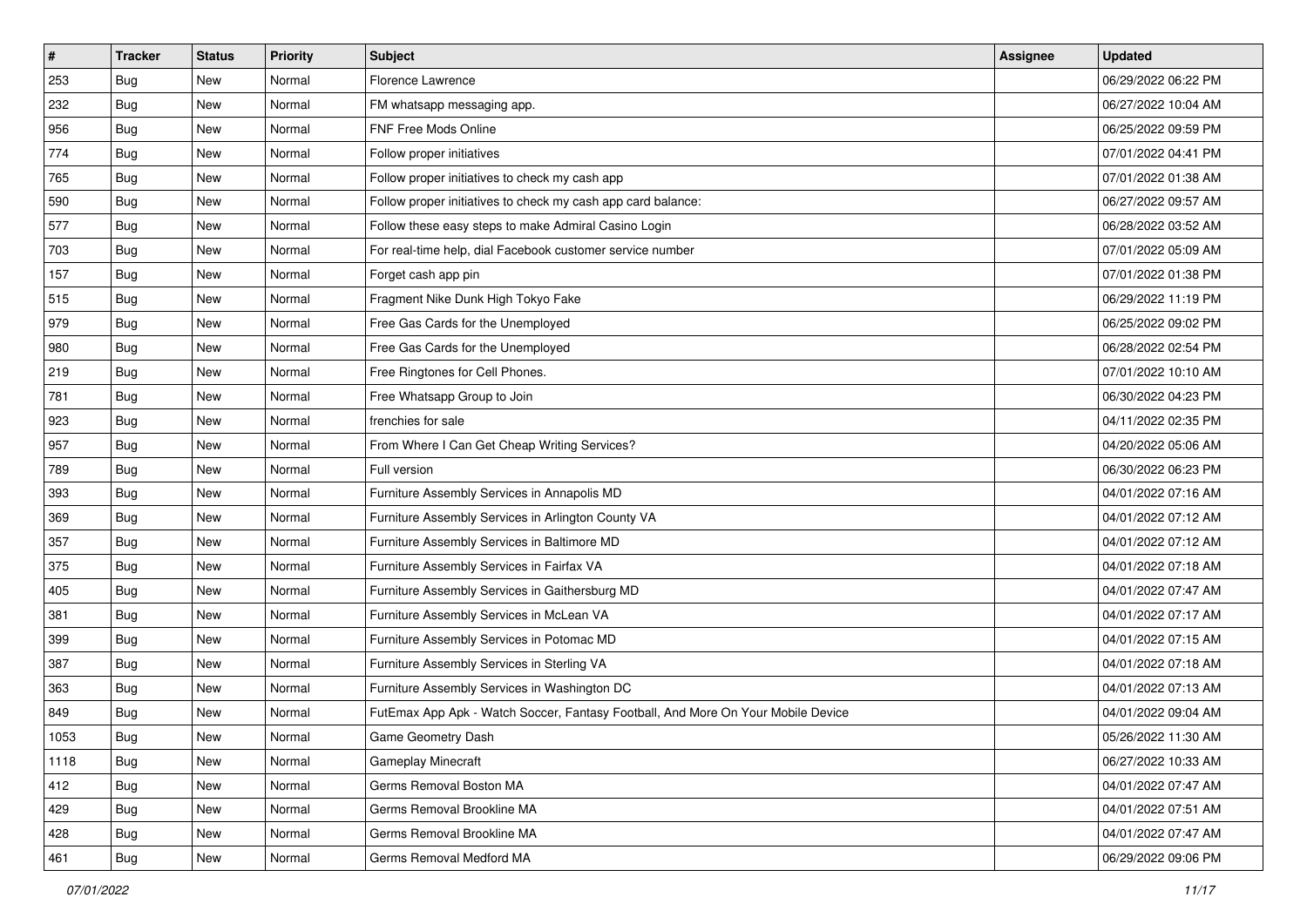| $\vert$ # | <b>Tracker</b> | <b>Status</b> | <b>Priority</b> | <b>Subject</b>                                                                         | Assignee               | <b>Updated</b>      |
|-----------|----------------|---------------|-----------------|----------------------------------------------------------------------------------------|------------------------|---------------------|
| 437       | Bug            | New           | Normal          | Germs Removal Newton MA                                                                |                        | 04/01/2022 07:50 AM |
| 453       | Bug            | <b>New</b>    | Normal          | Germs Removal Quincy MA                                                                |                        | 04/01/2022 07:48 AM |
| 420       | Bug            | New           | Normal          | Germs Removal Somerville MA                                                            |                        | 04/01/2022 07:46 AM |
| 445       | <b>Bug</b>     | <b>New</b>    | Normal          | Germs Removal Watertown MA                                                             |                        | 04/01/2022 07:49 AM |
| 469       | <b>Bug</b>     | <b>New</b>    | Normal          | Germs Removal Westchester MA                                                           |                        | 06/28/2022 10:40 AM |
| 641       | Bug            | New           | Normal          | Get Best Economics Dissertation Writing Service                                        |                        | 06/25/2022 10:04 AM |
| 489       | <b>Bug</b>     | <b>New</b>    | Normal          | Get cash app refund instantly if sent to the wrong person                              |                        | 07/01/2022 11:43 AM |
| 959       | Bug            | <b>New</b>    | Normal          | Get connected with cash app team-How to get money off cash app at walmart without card |                        | 06/27/2022 08:52 AM |
| 732       | Bug            | New           | Normal          | Get rectifications steps about why cash app transfer failed                            |                        | 06/26/2022 03:28 PM |
| 547       | <b>Bug</b>     | <b>New</b>    | Normal          | Get rid of the issue of cash app down by calling experts.                              |                        | 06/26/2022 10:38 AM |
| 668       | <b>Bug</b>     | <b>New</b>    | Normal          | Get to know Cash App Refund Process here                                               |                        | 06/29/2022 07:21 AM |
| 535       | <b>Bug</b>     | <b>New</b>    | Normal          | Getting Tangled Problems When You Try To Apply For Cash App Delete Account             | Christophe<br>Garion   | 06/26/2022 04:51 PM |
| 162       | Bug            | <b>New</b>    | Normal          | gfyuik9                                                                                | Hamza<br>Bourbouh      | 04/01/2022 08:01 AM |
| 120       | Bug            | New           | Normal          | ghfjtkx                                                                                | Pierre-Loïc<br>Garoche | 07/01/2022 02:06 PM |
| 965       | Bug            | <b>New</b>    | Normal          | Go with cash app customer service to know where I can load my cash app card            |                        | 06/28/2022 04:30 AM |
| 118       | Bug            | <b>New</b>    | Normal          | golf                                                                                   | Anonymous              | 06/29/2022 07:36 PM |
| 892       | Bug            | <b>New</b>    | Normal          | Good game                                                                              |                        | 07/01/2022 10:25 AM |
| 834       | Bug            | New           | Normal          | Grasp the secret to relieve stress and fatigue                                         |                        | 04/01/2022 08:57 AM |
| 818       | Bug            | <b>New</b>    | Normal          | Have you ever played a basketball game?                                                | Corentin<br>Lauverjat  | 04/01/2022 08:55 AM |
| 285       | Bug            | <b>New</b>    | Normal          | Have you ever written an essay?                                                        |                        | 07/01/2022 04:51 PM |
| 137       | Bug            | <b>New</b>    | Normal          | hcbets                                                                                 |                        | 04/01/2022 07:52 AM |
| 492       | Bug            | <b>New</b>    | Normal          | HD Streamz MOD APK v3.5.5 (Keine Werbung)                                              |                        | 07/01/2022 05:12 PM |
| 295       | Bug            | <b>New</b>    | Normal          | Headliner Repair Services in Jonesboro GA                                              |                        | 04/01/2022 07:21 AM |
| 305       | Bug            | <b>New</b>    | Normal          | Headliner Repair Services in Norcross GA                                               |                        | 04/01/2022 07:19 AM |
| 1088      | Bug            | <b>New</b>    | Normal          | Health And Fitness Tips 2022                                                           | Pierre-Loïc<br>Garoche | 06/20/2022 06:42 AM |
| 181       | <b>Bug</b>     | New           | Normal          | <b>Healthcare Custom Writing Services</b>                                              |                        | 07/01/2022 03:21 PM |
| 182       | Bug            | New           | Normal          | <b>Healthcare Custom Writing Services</b>                                              |                        | 06/30/2022 03:30 PM |
| 627       | <b>Bug</b>     | <b>New</b>    | Normal          | <b>HELO</b>                                                                            |                        | 06/30/2022 04:03 PM |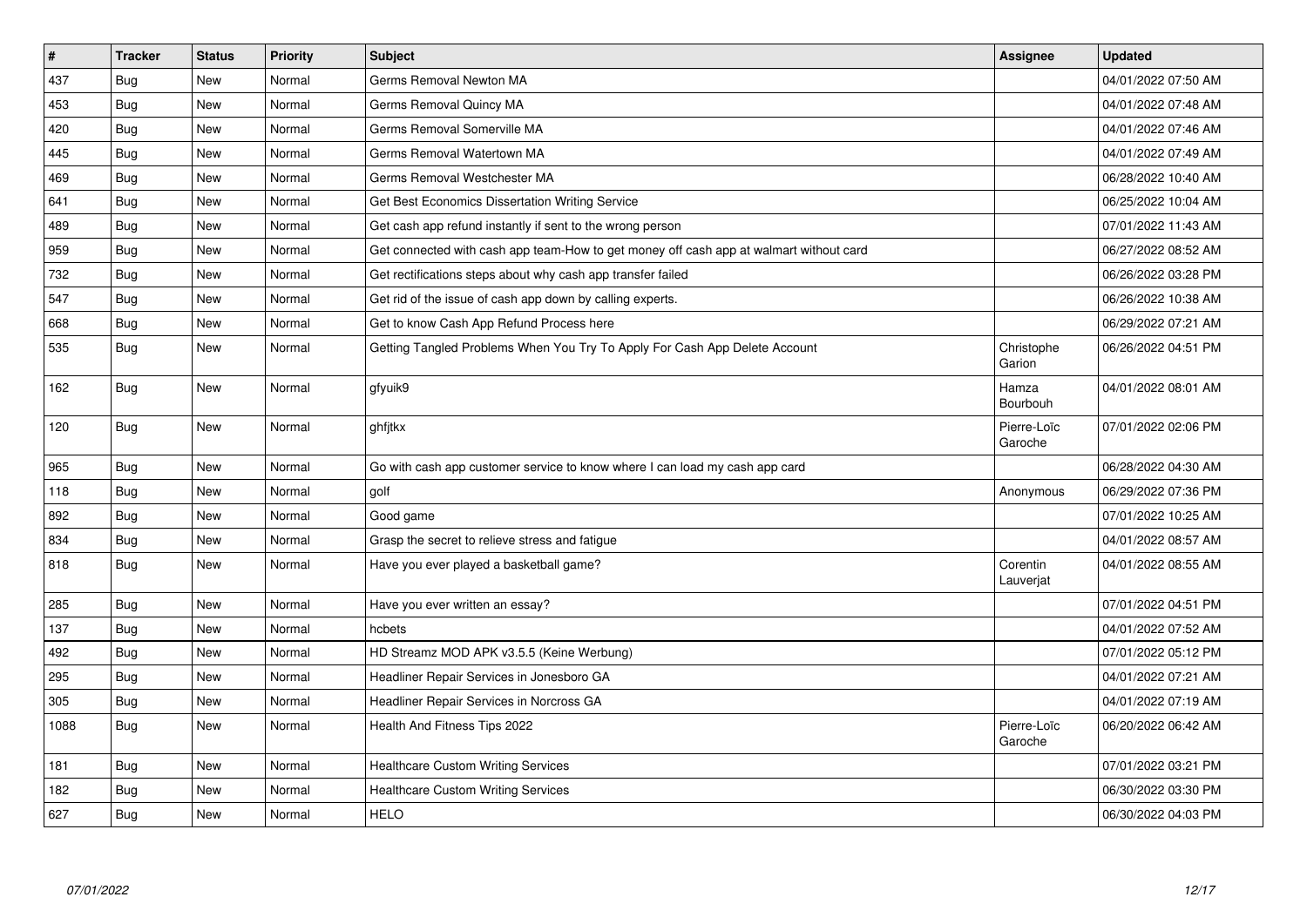| $\vert$ # | <b>Tracker</b> | <b>Status</b> | <b>Priority</b> | <b>Subject</b>                                                                                                                                                                                                                                    | Assignee               | <b>Updated</b>      |
|-----------|----------------|---------------|-----------------|---------------------------------------------------------------------------------------------------------------------------------------------------------------------------------------------------------------------------------------------------|------------------------|---------------------|
| 544       | <b>Bug</b>     | New           | Normal          | Hey! I had a very cool idea to order our general picture on canvas for my family as a gift. But couldn't find a good<br>one. Once my friend advised me this article in which I found what I was looking for and gave a cool gift to my<br>family. |                        | 06/27/2022 04:10 AM |
| 187       | Bug            | New           | Normal          | High Quality Replic 350 V2 Carbon                                                                                                                                                                                                                 |                        | 04/01/2022 08:40 AM |
| 508       | Bug            | New           | Normal          | hire a professional dissertation help                                                                                                                                                                                                             |                        | 07/01/2022 09:09 AM |
| 195       | Bug            | New           | Normal          | homoeobazaar                                                                                                                                                                                                                                      |                        | 04/01/2022 08:23 AM |
| 196       | Bug            | New           | Normal          | Homoeobazaar For Homeopathy Medicines                                                                                                                                                                                                             |                        | 07/01/2022 11:20 AM |
| 671       | Bug            | New           | Normal          | Hot games                                                                                                                                                                                                                                         | Pierre-Loïc<br>Garoche | 06/29/2022 12:40 AM |
| 274       | Bug            | New           | Normal          | How AI is transforming coupon marketing campaigns?                                                                                                                                                                                                | Anonymous              | 06/27/2022 01:54 PM |
| 589       | Bug            | New           | Normal          | How can I get the cash app phone number of customer support?                                                                                                                                                                                      |                        | 06/30/2022 12:20 AM |
| 629       | Bug            | New           | Normal          | How Can I Load Cash App Card at Walmart straight away?                                                                                                                                                                                            |                        | 06/28/2022 06:07 AM |
| 631       | Bug            | New           | Normal          | How Can I Load Cash App Card at Walmart straight away?                                                                                                                                                                                            |                        | 06/26/2022 04:07 PM |
| 630       | <b>Bug</b>     | New           | Normal          | How Can I Load Cash App Card at Walmart straight away?                                                                                                                                                                                            |                        | 06/26/2022 12:04 AM |
| 933       | Bug            | New           | Normal          | How Can I Watch Movies on My Mobile Phone                                                                                                                                                                                                         |                        | 06/24/2022 12:55 AM |
| 706       | Bug            | New           | Normal          | How Can You Cancel A Cash App Payment Without Any Prior Information?                                                                                                                                                                              |                        | 06/26/2022 09:13 AM |
| 501       | Bug            | New           | Normal          | How Do I Annihilate Cash App Transfer Failed Problems Effectively                                                                                                                                                                                 | Pierre-Loïc<br>Garoche | 07/01/2022 11:38 AM |
| 815       | Bug            | New           | Normal          | how do i call cash app customer service                                                                                                                                                                                                           | Xavier Thirioux        | 06/30/2022 05:35 PM |
| 971       | <b>Bug</b>     | New           | Normal          | How Do I Check Balance On Cash App Card With Optimum Ease?                                                                                                                                                                                        |                        | 06/27/2022 08:16 PM |
| 783       | Bug            | New           | Normal          | How Do I Determine The Reasons And Solutions To Fix Cash App Transfer Failed?                                                                                                                                                                     |                        | 07/01/2022 05:42 PM |
| 1106      | <b>Bug</b>     | New           | Normal          | How Do I Get Cash App ++ Without Confronting Any Technical Glitches?                                                                                                                                                                              |                        | 06/25/2022 09:53 PM |
| 719       | Bug            | New           | Normal          | How Do I Send \$5000 Through Cash App Account With Ease?                                                                                                                                                                                          |                        | 06/29/2022 10:15 PM |
| 758       | Bug            | New           | Normal          | How Do I Study Consistently For Hours?                                                                                                                                                                                                            |                        | 06/27/2022 12:49 AM |
| 737       | Bug            | New           | Normal          | How Do I Talk To A Live Person At Facebook If Anything Is Doubtful?                                                                                                                                                                               |                        | 06/27/2022 09:59 PM |
| 1087      | Bug            | <b>New</b>    | Normal          | How do new writers start out?                                                                                                                                                                                                                     |                        | 06/29/2022 10:43 AM |
| 796       | <b>Bug</b>     | New           | Normal          | How Does Cash App $++$ actually work and What is the process of it                                                                                                                                                                                |                        | 07/01/2022 09:36 AM |
| 720       | Bug            | New           | Normal          | How does Cash App Phone Number provide a quick treatment?                                                                                                                                                                                         |                        | 07/01/2022 05:38 AM |
| 524       | <b>Bug</b>     | New           | Normal          | How Does Google Account Recovery Work If Your Account Is Hacked?                                                                                                                                                                                  |                        | 07/01/2022 09:58 AM |
| 733       | <b>Bug</b>     | New           | Normal          | How does one go about getting a book deal?                                                                                                                                                                                                        |                        | 06/28/2022 06:35 PM |
| 928       | Bug            | New           | Normal          | How Does Sutton Bank Cash App Customer Service Help In Answering Your Questions?                                                                                                                                                                  |                        | 04/12/2022 11:36 AM |
| 215       | Bug            | New           | Normal          | How For Top Level Cell Phone For You                                                                                                                                                                                                              |                        | 06/27/2022 09:19 PM |
| 633       | <b>Bug</b>     | New           | Normal          | How i can i solve my issue                                                                                                                                                                                                                        |                        | 04/01/2022 09:38 AM |
| 742       | <b>Bug</b>     | New           | Normal          | How Long Does Cash App Support Take To Respond For A Better Support?                                                                                                                                                                              |                        | 06/25/2022 11:00 PM |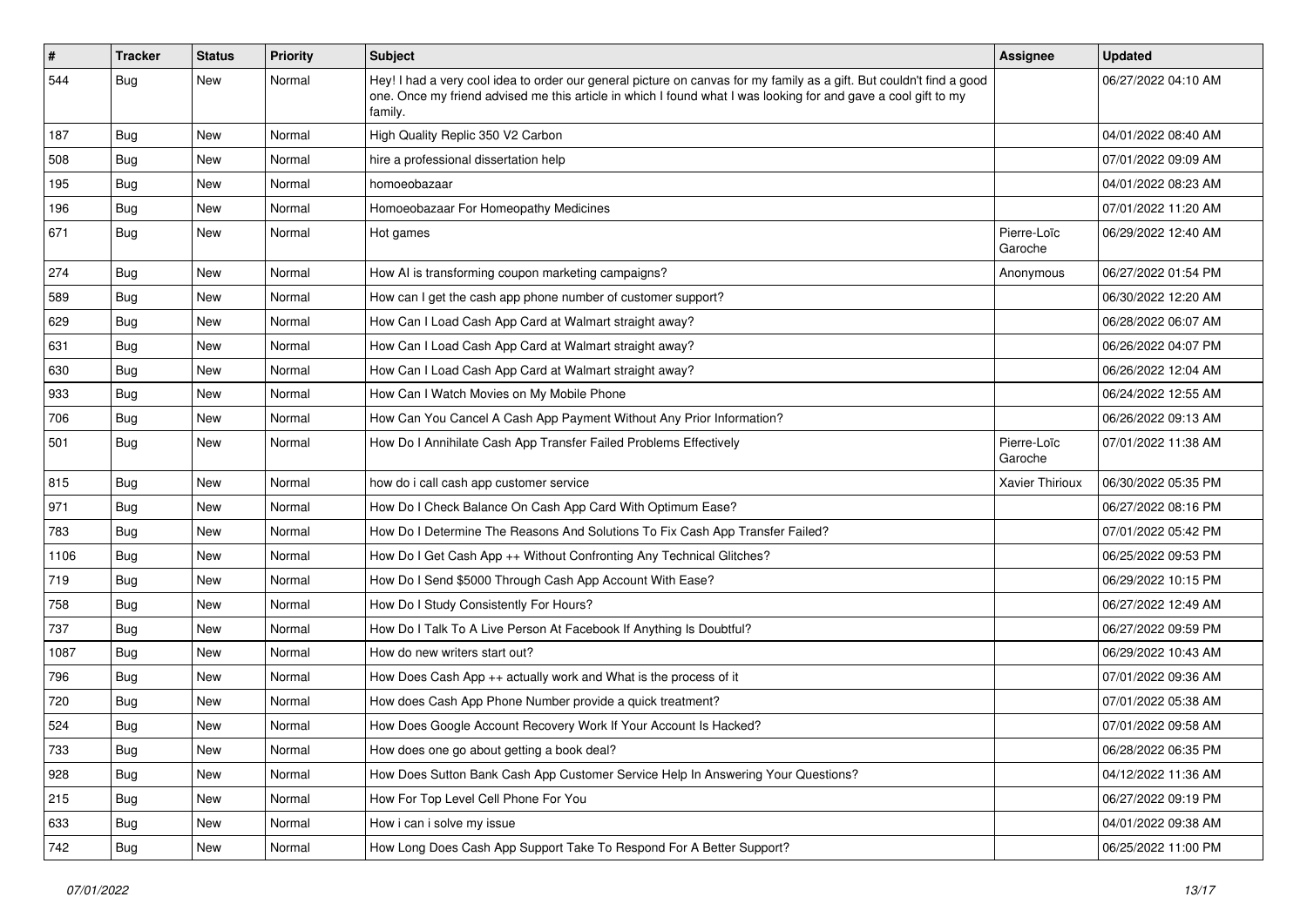| $\vert$ # | <b>Tracker</b> | <b>Status</b> | <b>Priority</b> | Subject                                                                        | <b>Assignee</b>        | <b>Updated</b>      |
|-----------|----------------|---------------|-----------------|--------------------------------------------------------------------------------|------------------------|---------------------|
| 916       | <b>Bug</b>     | New           | Normal          | How long does it take to write a book?                                         |                        | 04/07/2022 12:15 PM |
| 955       | Bug            | New           | Normal          | How Long Does Verification Take On Cash App If You Apply For The Verification? | Christophe<br>Garion   | 06/25/2022 10:50 PM |
| 571       | Bug            | New           | Normal          | How may the Cash app dispute your trade?                                       | Pierre-Loïc<br>Garoche | 06/30/2022 08:05 PM |
| 738       | Bug            | <b>New</b>    | Normal          | How Much Amount Do I Get Using The Referral Code For Cash App?                 |                        | 06/27/2022 03:58 PM |
| 217       | <b>Bug</b>     | New           | Normal          | How this service matter most?                                                  |                        | 07/01/2022 03:35 PM |
| 1115      | Bug            | <b>New</b>    | Normal          | How to access your saved favorite Tiktok                                       |                        | 06/28/2022 03:59 PM |
| 784       | <b>Bug</b>     | New           | Normal          | How To Add Money On Cash App Card And Check The Funds?                         |                        | 06/30/2022 05:09 PM |
| 762       | Bug            | New           | Normal          | How To Add Money To A Cash App Card If Struggling With Low Amount?             |                        | 06/29/2022 10:53 AM |
| 678       | <b>Bug</b>     | New           | Normal          | How to be a winner in buidnow gg                                               |                        | 06/29/2022 06:31 PM |
| 972       | <b>Bug</b>     | New           | Normal          | How To Borrow Money From The Cash App? Get To Know About The Same              |                        | 04/25/2022 07:30 AM |
| 852       | Bug            | <b>New</b>    | Normal          | How to cancel your French Bee flight within 24 hours?                          |                        | 04/01/2022 09:13 AM |
| 882       | Bug            | New           | Normal          | How to change bank account on cash app?                                        |                        | 04/01/2022 09:16 AM |
| 906       | Bug            | <b>New</b>    | Normal          | How To Change Cash App From Business To Personal Account For Any Reasons?      |                        | 04/04/2022 09:57 AM |
| 1009      | Bug            | <b>New</b>    | Normal          | How to change routing number on Cash App?                                      |                        | 05/11/2022 07:13 AM |
| 1025      | <b>Bug</b>     | New           | Normal          | how to change the logo in wordpress                                            |                        | 06/25/2022 06:20 PM |
| 518       | Bug            | <b>New</b>    | Normal          | How To Check The Balance Of Cash App Account By Taking Cash App Support?       |                        | 07/01/2022 01:39 AM |
| 536       | Bug            | New           | Normal          | How to check the balance on the cash app card                                  | Hamza<br>Bourbouh      | 07/01/2022 08:20 AM |
| 1024      | Bug            | <b>New</b>    | Normal          | How to choose the right broker                                                 |                        | 06/25/2022 06:23 PM |
| 533       | Bug            | New           | Normal          | How to complete the homework assignments in economics in the easiest way?      |                        | 06/30/2022 07:33 PM |
| 1101      | Bug            | <b>New</b>    | Normal          | How to Delete Cash App History at once?                                        |                        | 06/27/2022 01:33 PM |
| 1064      | Bug            | New           | Normal          | How to delete Cash App history?                                                | Pierre-Loïc<br>Garoche | 06/11/2022 10:29 AM |
| 976       | Bug            | <b>New</b>    | Normal          | How to delete the cash app account history right now?                          | Hamza<br>Bourbouh      | 06/28/2022 11:22 AM |
| 697       | <b>Bug</b>     | <b>New</b>    | Normal          | How to Descargar Pura TV For Android                                           |                        | 06/30/2022 08:48 PM |
| 984       | Bug            | <b>New</b>    | Normal          | How to disable, permanently delete Twitter account on phone, PC                |                        | 06/26/2022 08:28 AM |
| 826       | Bug            | New           | Normal          | How to Dowload MXL TV Premium                                                  |                        | 05/26/2022 03:34 PM |
| 966       | Bug            | New           | Normal          | How to Download the Filmes                                                     |                        | 06/27/2022 03:25 AM |
| 1129      | Bug            | New           | Normal          | how to enable direct deposit on cash app?                                      |                        | 06/28/2022 10:44 AM |
| 591       | Bug            | New           | Normal          | How To Find Facebook Modifications For Your Spotify Premium Apk?               |                        | 07/01/2022 05:19 AM |
| 1038      | Bug            | New           | Normal          | How to Fix Canon Printer Offline ISsue                                         | Pierre-Loïc<br>Garoche | 05/27/2022 05:25 AM |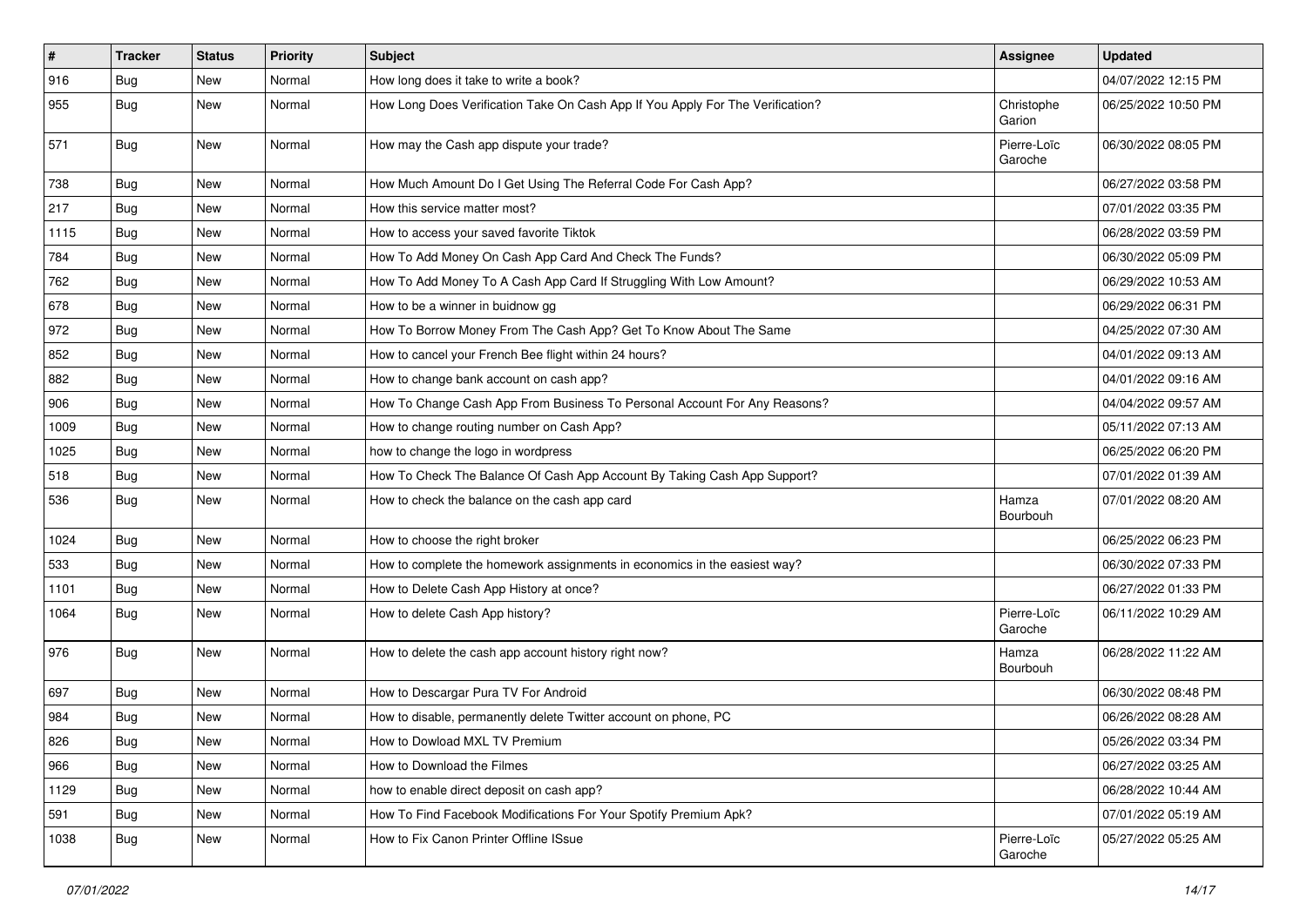| $\vert$ # | <b>Tracker</b> | <b>Status</b> | <b>Priority</b> | Subject                                                                                      | <b>Assignee</b>        | <b>Updated</b>      |
|-----------|----------------|---------------|-----------------|----------------------------------------------------------------------------------------------|------------------------|---------------------|
| 541       | Bug            | New           | Normal          | How to fix the cash app payment failed errors?                                               |                        | 07/01/2022 05:02 PM |
| 574       | <b>Bug</b>     | <b>New</b>    | Normal          | How to fix the Epson printer offline issue due to a wired connection?                        |                        | 06/29/2022 10:23 AM |
| 1069      | Bug            | New           | Normal          | how to get cash app support phone number 24*7 available                                      |                        | 06/29/2022 05:37 PM |
| 1079      | Bug            | New           | Normal          | How to get cheap psychology assignment?                                                      |                        | 06/15/2022 06:00 AM |
| 1014      | Bug            | <b>New</b>    | Normal          | how to get chime routing and account number ? chime routing number florida                   |                        | 05/11/2022 12:42 PM |
| 694       | <b>Bug</b>     | New           | Normal          | How to Get Guidance On How To Cash App Withdrawal Limit?                                     | Christophe<br>Garion   | 06/30/2022 11:44 PM |
| 785       | Bug            | <b>New</b>    | Normal          | How To Get Money Off Cash App Without Card Or With A Card?                                   |                        | 06/28/2022 11:35 AM |
| 1039      | Bug            | New           | Normal          | How to Get Tickmill Bonuses for Free                                                         |                        | 05/26/2022 05:43 PM |
| 564       | Bug            | <b>New</b>    | Normal          | How To Install RepelisPlus On Your Android Phone?                                            |                        | 07/01/2022 09:37 AM |
| 565       | Bug            | New           | Normal          | How To Install RepelisPlus On Your Android Phone?                                            |                        | 06/30/2022 02:26 PM |
| 885       | <b>Bug</b>     | New           | Normal          | How to Install the Tele Latino App For Android                                               |                        | 03/28/2022 04:10 AM |
| 696       | Bug            | <b>New</b>    | Normal          | How to Install the TuMangaOnline App                                                         |                        | 07/01/2022 03:37 AM |
| 747       | Bug            | <b>New</b>    | Normal          | How to Install Tyflex Plus on Your Android Device                                            |                        | 06/26/2022 08:16 AM |
| 709       | Bug            | <b>New</b>    | Normal          | How To Load Cash App Card At Walmart Without Having To Face Any Hassle?                      |                        | 06/29/2022 03:26 AM |
| 763       | Bug            | New           | High            | How to Make a Ringtone on Your iPhone                                                        |                        | 07/01/2022 01:09 PM |
| 1032      | Bug            | New           | Normal          | How To Play The Wordle Game                                                                  |                        | 05/17/2022 10:37 AM |
| 1035      | Bug            | <b>New</b>    | Normal          | how to relieve spam score                                                                    | Pierre-Loïc<br>Garoche | 05/18/2022 11:39 AM |
| 854       | Bug            | <b>New</b>    | Normal          | How To Resolve Password Problems Through Facebook Customer Service?                          |                        | 04/09/2022 06:11 PM |
| 1042      | <b>Bug</b>     | <b>New</b>    | Normal          | How to set up direct deposit on cash app?                                                    |                        | 05/25/2022 01:17 PM |
| 267       | Bug            | New           | Normal          | How To Use Internet Radio Services To Listen To Your Favorite Songs                          |                        | 07/01/2022 04:12 PM |
| 1080      | Bug            | <b>New</b>    | Normal          | How to use Math Wallet   Nexo wallet   CoinTiger Exchange                                    |                        | 06/15/2022 11:56 AM |
| 1060      | Bug            | New           | Normal          | How to Use Panda Helper to Speed Up Your iOS                                                 |                        | 05/28/2022 09:12 AM |
| 688       | Bug            | New           | Normal          | How to use twitch.tv/activate?                                                               |                        | 07/01/2022 11:35 AM |
| 689       | Bug            | <b>New</b>    | Normal          | How to use twitch.tv/activate?                                                               |                        | 07/01/2022 03:30 AM |
| 687       | <b>Bug</b>     | New           | Normal          | How to use twitch.tv/activate?                                                               |                        | 06/30/2022 09:20 AM |
| 117       | <b>Bug</b>     | <b>New</b>    | Normal          | How to Watch Cowboys vs Cardinals Game Live Stream FREE TV                                   |                        | 04/01/2022 08:08 AM |
| 1135      | Bug            | New           | Normal          | How to word games - 5 letter words                                                           |                        | 07/01/2022 05:52 AM |
| 235       | Bug            | <b>New</b>    | Low             | HP Printer Assistant Software   Download & Install HP Assistant                              |                        | 06/30/2022 05:08 PM |
| 236       | Bug            | New           | Normal          | HP Printer Assistant Software   Download & Install HP Assistant                              |                        | 04/01/2022 08:16 AM |
| 238       | Bug            | New           | Low             | HP Printer Assistant Software   Download & Install HP Assistant                              |                        | 04/01/2022 08:16 AM |
| 486       | Bug            | New           | Low             | <b>HP Wireless Printer Setup</b>                                                             | Anonymous              | 07/01/2022 05:13 PM |
| 124       | <b>Bug</b>     | New           | Normal          | https://www.bigmarker.com/ustvpass/LIVE-Atlanta-Falcons-vs-Carolina-Panthers-NFL-Week-8-Game |                        | 04/01/2022 07:55 AM |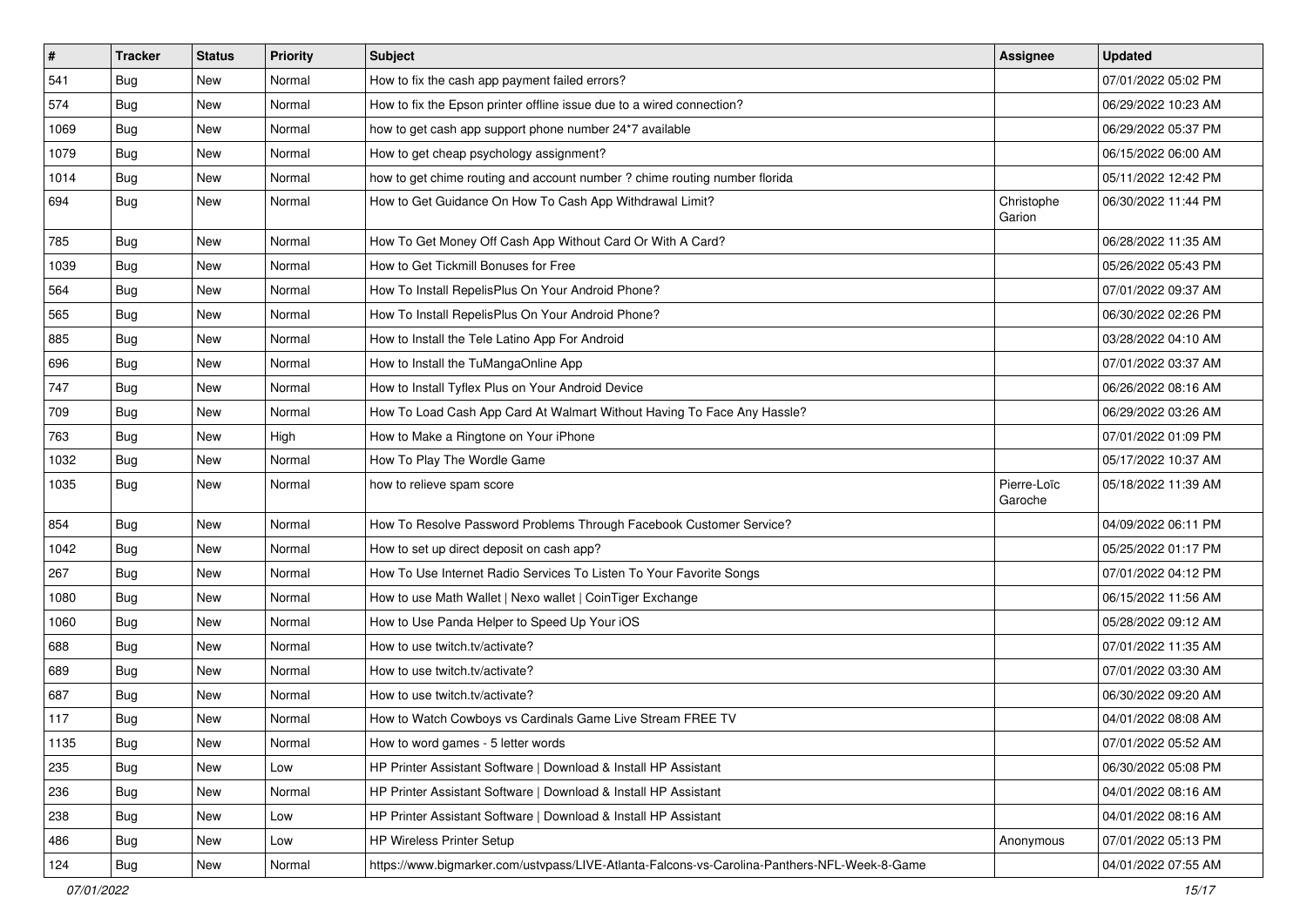| $\vert$ # | <b>Tracker</b> | <b>Status</b> | Priority | <b>Subject</b>                                                                                                  | <b>Assignee</b>        | <b>Updated</b>      |
|-----------|----------------|---------------|----------|-----------------------------------------------------------------------------------------------------------------|------------------------|---------------------|
| 123       | <b>Bug</b>     | New           | Normal   | https://www.reddit.com/r/NRLgrandfinal2020/                                                                     |                        | 06/30/2022 03:22 PM |
| 711       | Bug            | <b>New</b>    | Normal   | Human Fall Flat Apk Download                                                                                    |                        | 07/01/2022 01:14 AM |
| 736       | Bug            | New           | Normal   | I Want to Edit in My Website (transfer-factor.net) Unfortunately, Unable to Edit It                             |                        | 06/24/2022 07:32 AM |
| 1031      | <b>Bug</b>     | <b>New</b>    | Normal   | <b>IAFT Traders Union</b>                                                                                       |                        | 05/16/2022 03:14 PM |
| 1030      | Bug            | <b>New</b>    | Normal   | <b>IAFT Traders Union</b>                                                                                       |                        | 05/16/2022 03:13 PM |
| 1104      | Bug            | New           | Normal   | Idle game fix bug                                                                                               |                        | 06/26/2022 06:52 PM |
| 1103      | Bug            | <b>New</b>    | Normal   | Idle game fix bug                                                                                               |                        | 06/25/2022 09:08 PM |
| 604       | <b>Bug</b>     | New           | Normal   | Idle Game Online                                                                                                |                        | 06/29/2022 09:21 PM |
| 525       | Bug            | <b>New</b>    | Normal   | If you don't have a QR code: How to activate cash app card in app                                               |                        | 07/01/2022 12:36 AM |
| 950       | Bug            | <b>New</b>    | Normal   | ij.start canon                                                                                                  |                        | 06/26/2022 04:35 AM |
| 1072      | Bug            | New           | Normal   | ij.start canon                                                                                                  |                        | 06/21/2022 06:56 PM |
| 1013      | Bug            | New           | Normal   | ij.start canon                                                                                                  |                        | 05/11/2022 11:31 AM |
| 943       | Bug            | <b>New</b>    | Normal   | ij.start canon                                                                                                  |                        | 04/13/2022 08:52 AM |
| 748       | Bug            | <b>New</b>    | Normal   | Il y a quelques façons d'obtenir des sonneries gratuites pour votre iPhone                                      |                        | 06/26/2022 11:24 PM |
| 568       | Bug            | New           | Normal   | Instale a versão mais recente do YouTube Premium                                                                |                        | 06/27/2022 08:56 PM |
| 167       | <b>Bug</b>     | New           | Normal   | instant loan without documents                                                                                  | Anonymous              | 06/28/2022 07:35 PM |
| 176       | <b>Bug</b>     | <b>New</b>    | Normal   | instant loan without documents                                                                                  |                        | 06/18/2022 01:43 PM |
| 225       | Bug            | <b>New</b>    | Normal   | instant personal loan                                                                                           |                        | 07/01/2022 10:58 AM |
| 788       | <b>Bug</b>     | New           | Normal   | Intro Maker Mod APK                                                                                             |                        | 06/29/2022 09:13 PM |
| 993       | Bug            | <b>New</b>    | Normal   | IO Games Free Online                                                                                            |                        | 06/26/2022 09:41 AM |
| 1116      | <b>Bug</b>     | New           | Normal   | ipTV smarts pro                                                                                                 |                        | 06/29/2022 09:27 AM |
| 998       | Bug            | <b>New</b>    | Normal   | Is It Hard to Solve Wordle An                                                                                   |                        | 06/27/2022 12:24 AM |
| 1015      | Bug            | <b>New</b>    | Normal   | Is it possible to send books for free?                                                                          |                        | 05/11/2022 04:05 PM |
| 231       | Bug            | New           | Normal   | Is the ringtone download difficult or not?                                                                      | Pierre-Loïc<br>Garoche | 06/28/2022 04:48 AM |
| 999       | Bug            | New           | Normal   | Is there a way to find Google Feud answers?                                                                     |                        | 06/28/2022 01:27 AM |
| 1127      | <b>Bug</b>     | New           | Normal   | Is there any support to find Google Feud answers?                                                               |                        | 06/27/2022 04:27 AM |
| 269       | Bug            | New           | Normal   | Is there such a site for app design?                                                                            | Anonymous              | 07/01/2022 12:07 PM |
| 1134      | Bug            | New           | Normal   | Is WhatsApp Aero Worth Downloading?                                                                             |                        | 07/01/2022 04:03 AM |
| 210       | <b>Bug</b>     | New           | Normal   | Issue with check symbol in Cash App? Dial assist number with calling Cash App customer service phone<br>number. |                        | 06/30/2022 01:52 PM |
| 262       | Bug            | New           | Normal   | It this true to dealing Wuth                                                                                    |                        | 07/01/2022 06:12 AM |
| 163       | Bug            | New           | Normal   | jknjopl[                                                                                                        |                        | 04/01/2022 07:58 AM |
| 842       | <b>Bug</b>     | New           | Normal   | Join the fun game                                                                                               |                        | 04/01/2022 08:58 AM |